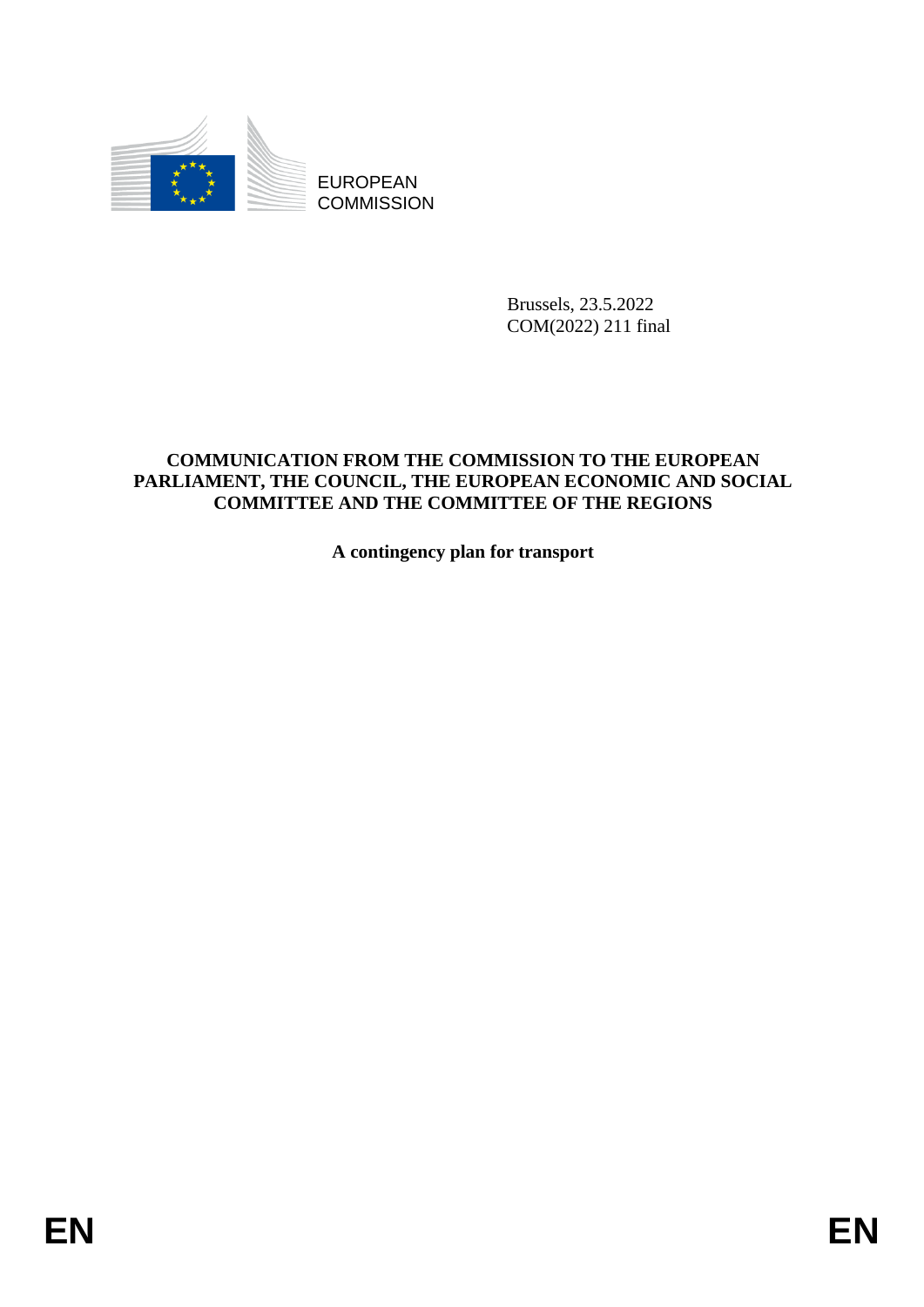# **COMMUNICATION FROM THE COMMISSION TO THE EUROPEAN PARLIAMENT, THE COUNCIL, THE EUROPEAN ECONOMIC AND SOCIAL COMMITTEE AND THE COMMITTEE OF THE REGIONS**

# **A contingency plan for transport**

### **1 INTRODUCTION**

In the past two years, the EU transport sector has been deeply affected by two major crises – the **COVID-19 pandemic and Russia's military aggression against Ukraine.** The COVID-19 pandemic has severely affected society, including the transport sector<sup>1</sup>. To contain the outbreak, a number of measures restricting international and domestic travel were taken, such as physical distancing, stay-athome orders, public transport closures, contact tracing and quarantine, and border closures. The lack of coordination of national measures further affected the transport sector by hampering cross-border transport operations<sup>2</sup>, which often amplified the effects of the initial shock on people and the economy.<sup>3</sup>

**The full effect of Russia's military aggression against Ukraine is yet to unfold.** Since the invasion began, Member State authorities and EU transport companies – in particular in countries bordering Ukraine – have been providing humanitarian aid on an unprecedented scale. The war and sanctions have also created many challenges for EU transport: truck drivers stuck in a conflict zone, closure of Russian airspace, destruction of Ukrainian transport infrastructure, supply chains cut, and upward pressure on oil prices.

**These two events are not the first major disruptions to the EU transport system.** The eruption of the Icelandic volcano Eyjafjallajökull on 14 March 2010 and the Rastatt Tunnel collapse on 12 August 2017 also had a systemic impact on the transport sector, both for passengers and freight.

**The contingency plan for transport, presented in this Communication, proposes a toolbox for**  dealing with any type of transport crisis<sup>4</sup>. It responds to the Council's call<sup>5</sup> on the Commission to draw up a European freight transport contingency plan for pandemics and other major crises. Moreover, the sustainable and smart mobility strategy<sup>6</sup> provided that the Commission prepare a crisis contingency plan to ensure business continuity and coordinate a response in the transport sector. The plan is designed based on lessons learnt and initiatives taken during the COVID-19 pandemic, such as the Communication on Green Lanes<sup>7</sup>, Guidelines on Seafarers<sup>8</sup> and the 'Omnibus' COVID-19 legislation

6 COM(2020) 789 final

7 C(2020) 1897

1

8 C(2020) 3100

<sup>1</sup> In 2020, European air traffic was 45% of 2019 levels, with a consequent passenger reduction of over 70% (EUROCONTROL). In some months of 2020, the number of passengers embarking and disembarking in EU ports almost halved (by 45%) compared to 2019. There were also 42% fewer rail passengers (Eurostat). The total turnover in the transport services sector decreased by 13% between 2019 and 2020.

<sup>2</sup> For a database of measures, see: [https://covid-statistics.jrc.ec.europa.eu/RMeasures.](https://covid-statistics.jrc.ec.europa.eu/RMeasures)

<sup>3</sup> The impact of COVID-19 on the Internal Market, IPOL\_STU(2021)658219\_EN.

<sup>4</sup> Examples of possible crises are natural disasters, pandemics, terrorist attacks, cyberattacks, ransomware, military conflicts, bridge or tunnel collapses or other infrastructure failures, and power outages.

<sup>5</sup> Council Conclusions, ST 12391/20.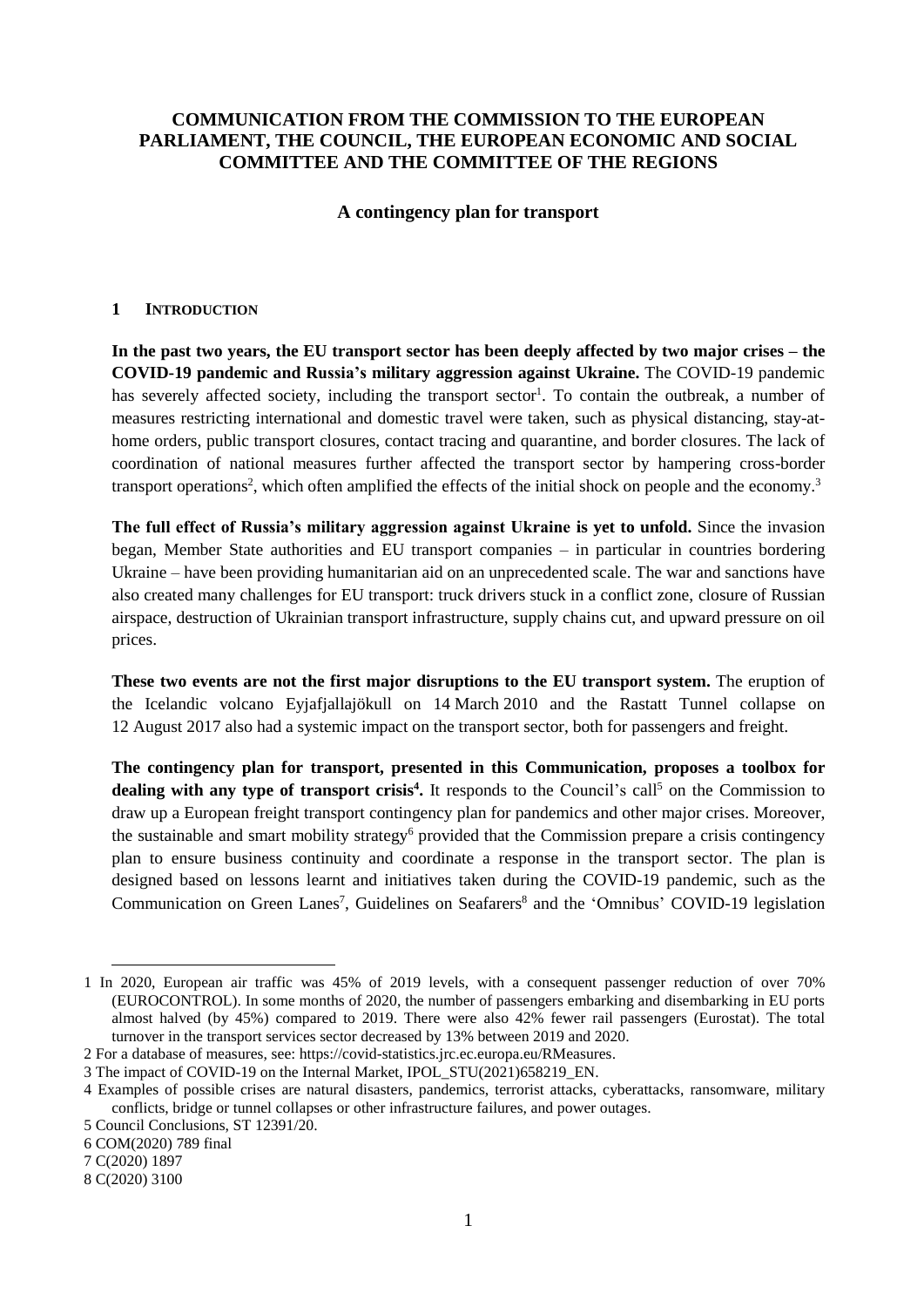introducing temporary transport measures<sup>9</sup>. The plan is one of the deliverables under 'Flagship  $8 -$ Reinforcing the Single Market' (Action 58) of the sustainable and smart mobility strategy. It complements Action 56 to assess the impact of the COVID-19 pandemic on transport connectivity and competition in the single market. It focuses on the transport sector – the Commission will address the broader issues the free movement of goods, services and persons in the EU Single Market and the availability of products and services in the forthcoming Single Market Emergency Instrument<sup>10</sup>.

**Many of the tools and principles proposed in this plan have already proven useful to help solve problems caused by Russia's military aggression against Ukraine**. While some of the preliminary conclusions are presented below, a continuous re-assessment of the unfolding challenges is warranted. Thus, the next section below predominantly focuses on the EU response to the COVID-19 pandemic. It is followed by a forward-looking section on crisis preparedness that identifies principles in addressing transport contingencies and offers a toolbox of actions.

# **2 SUPPORTING THE TRANSPORT SECTOR IN TIMES OF CRISIS**

**The EU acted quickly to address problems caused by COVID-19 and restore transport connectivity.** The response focused on ensuring the uninterrupted flow of goods and supply of transport services, without delays. However, the COVID-19 pandemic also showed how the division of responsibility between the EU and Members States on important issues, such as health and border control, can create challenges in delivering a fast and coordinated policy response.

# **2.1 Coordinating, monitoring and providing information**

**The Network of National Transport Contact Points improved coordination in the transport sector.** It was set up under the Green Lanes Communication to address specific transport issues and has been coordinated by the Commission. The Network has had a crucial impact on managing the crisis and complements the EU's integrated political crisis response mechanism (IPCR), which was activated at the very start of the crisis in January 2020.

**However, providing real-time information has been challenging.** Up-to-date information has been essential because of the ever-changing pandemic situation, requirements and rules. The Re-open EU website<sup>11</sup> and mobile app have provided information to people and businesses across the EU. The Commission's Your Europe portal<sup>12</sup> was an important information channel, and it received 9.9 million visits in July 2021. These tools have played an important role in bringing back safe travel and tourism. At the same time, due to rules changing often and the imperfect information flow between national authorities and the Commission, information on certain rules has been sometimes outdated<sup>13</sup>. The website has helped passengers, but it does not include rules for transport workers.

# *Russian aggression against Ukraine: coordinating, monitoring and sharing information*

- 9 Regulation (EU) 2020/698 of the European Parliament and of the Council of 25 May 2020 laying down specific and temporary measures in view of the COVID‐19 outbreak concerning the renewal or extension of certain certificates, licences and authorisations and the postponement of certain periodic checks and periodic training in certain areas of transport legislation, OJ L 165, 27.5.2020, p. 10–24.
- 10 https://ec.europa.eu/info/law/better-regulation/have-your-say/initiatives/13181-Single-market-new-EU-instrumentto-guarantee-functioning-of-single-market-during-emergencies\_en
- 11 Re-open EU provides COVID-19 information on travel and health measures in EU and Schengen Area countries (Iceland, Liechtenstein, Norway, and Switzerland). Information is updated frequently and available in 24 languages.
- 12 https://europa.eu/youreurope/index\_en.htm

 $\overline{\phantom{a}}$ 

13 Assessment by the European Court of Auditors of Re-Open.eu, Special Report 15/2021: Air passenger rights during the COVID-19 pandemic: Key rights not protected despite Commission efforts.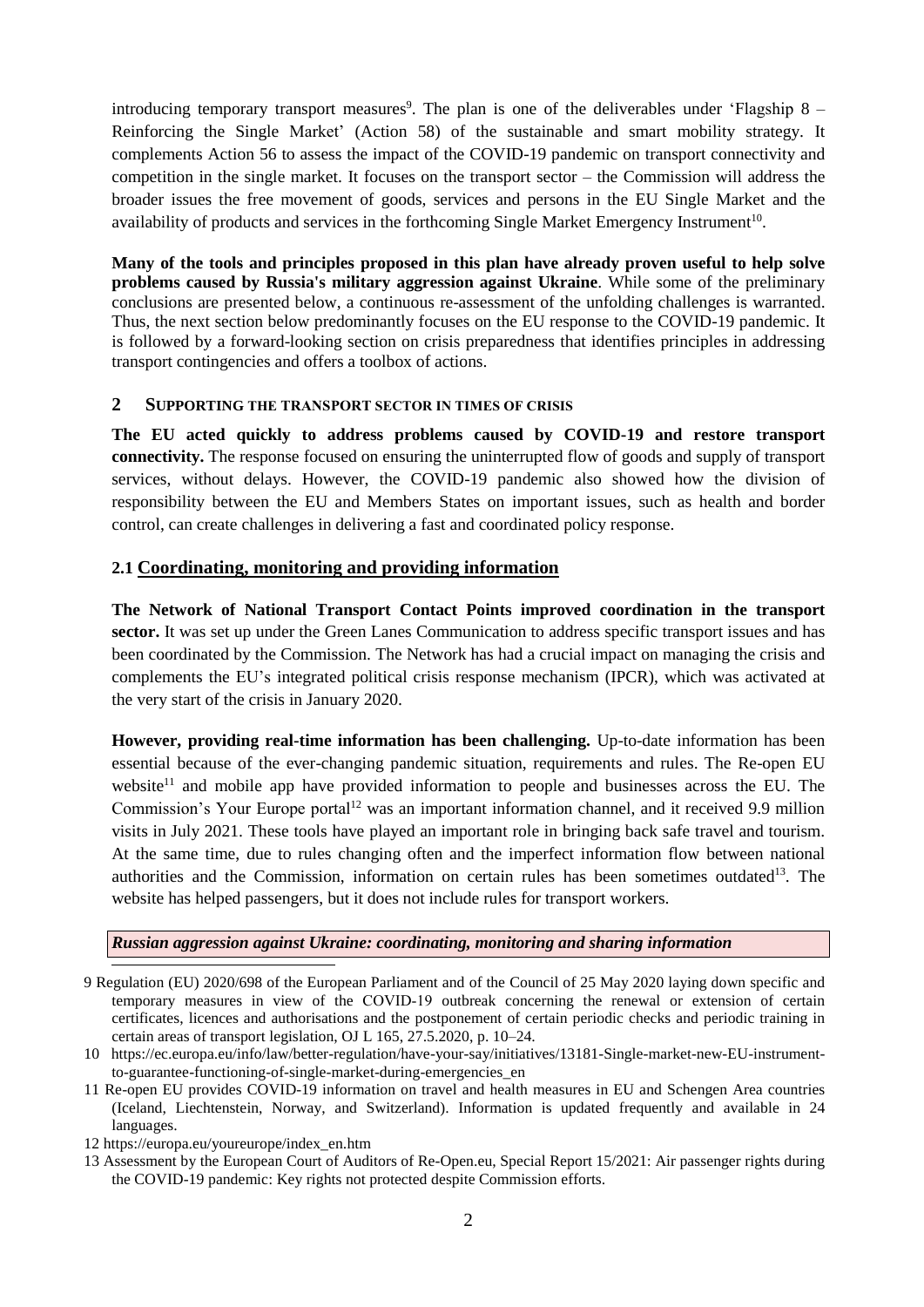The Network of National Transport Contact Points was brought together again in the first days following Russia's military aggression against Ukraine. It has been a forum for Member States, the Commission, other EU bodies, and even Ukraine representatives at times. The Network has discussed and coordinated action to set up new transport routes and supply chains and preserve existing ones to and from Ukraine.

# **2.2 Unblocking freight transport**

**The Green Lanes system<sup>14</sup> has kept EU traffic flowing and enabled transport workers cross borders in a non-discriminatory way.** The Commission invited Member States to designate TEN-T network internal border crossings as 'green lane' border crossings where certain rules apply. Passing through these green lanes should take less than 15 minutes on internal land borders, and these crossings should be open to all freight vehicles carrying any type of goods.

As widely recognised by stakeholders<sup>15</sup>, the Green lanes had an immediate effect in ensuring uninterrupted transport services and limiting disruption to supply chains. This has reduced the economic impact of COVID-19 restrictions on transport companies and has supported the EU's economic recovery. The lanes have also ensured transport workers' health and safety thanks to rules on sanitation and rest facilities. The measure has been a success: daily monitoring – developed by the EU Agency for the Space Programme – has shown that average waiting times at intra-Schengen border crossing points remained below the 15-minute threshold<sup>16</sup>.



Table 1: Average border crossing time in minutes (all EU border crossing points) and its linear trend between June 2020 and May 2022 – weekly basis.

**In addition, the EU took concrete measures to ensure that legislation could be amended or interpreted in a way that maintained transport connectivity during the crisis.** Certain transport companies were unable to complete the necessary procedures to comply with EU rules on renewing or extending certificates (e.g. safety certificates), licences (e.g. driving licences) or authorisations. Due to lockdown measures, Member States could not ensure that the relevant tests, training or inspections required under EU transport rules would be carried out by the applicable deadlines. With the adoption

<sup>14</sup> C(2020) 189, COM(2020) 685 final

<sup>15</sup> https://ec.europa.eu/info/law/better-regulation/have-your-say/initiatives/13056-Contingency-plan-for-transport\_en

<sup>16</sup> The daily average border crossing time was 15.5 minutes at all EU border crossing points along the TEN-T network between 3 June 2020 (when monitoring began) and 30 September 2021, with a standard deviation of 2.8 minutes. The same figures in 2021 were 15.1 and 2 minutes respectively.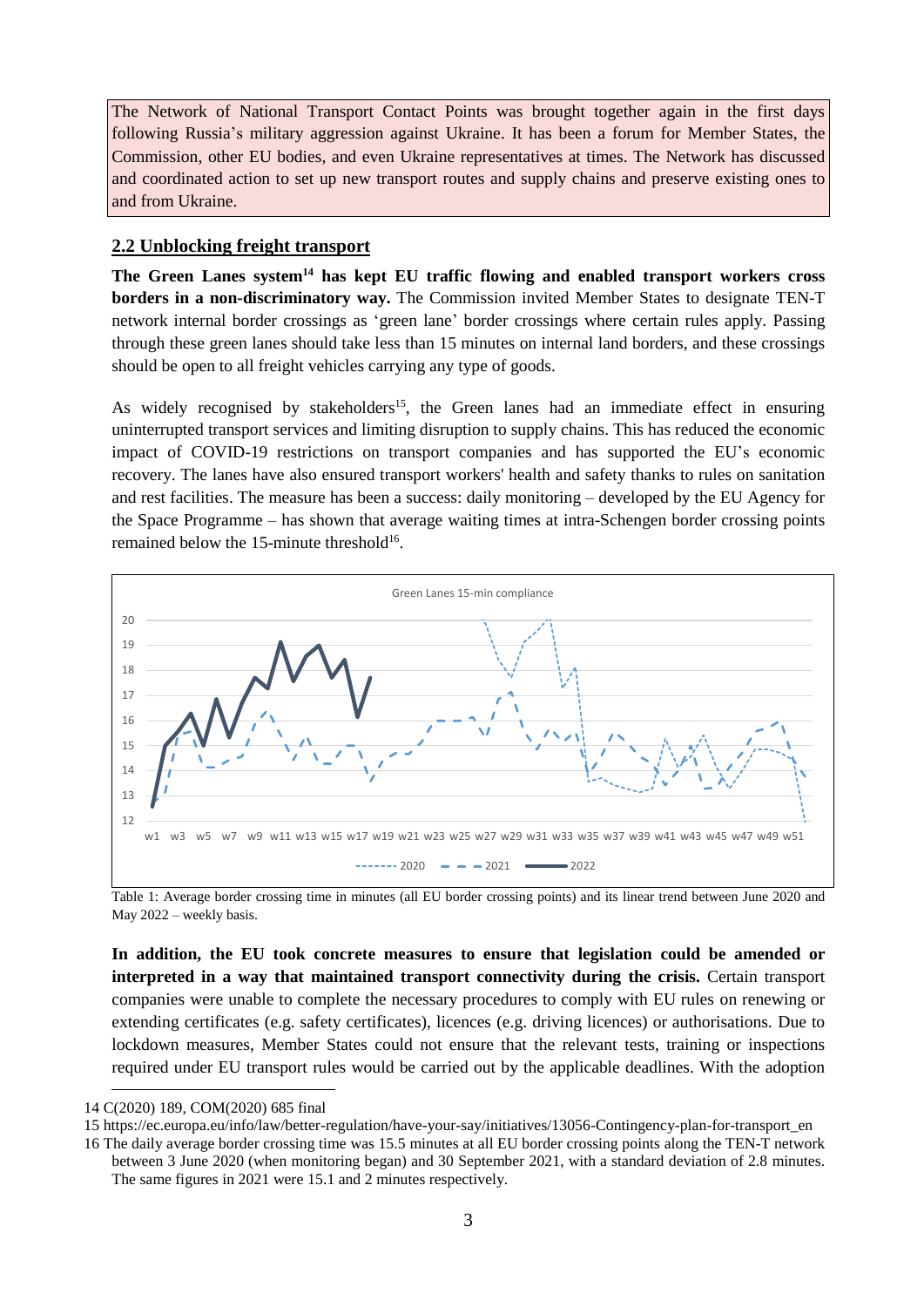of Regulation (EU)  $2020/698^{17}$  (Omnibus I) and Regulation (EU)  $2021/267^{18}$  (Omnibus II), the EU extended the periods set in the relevant EU transport laws for training, inspections, and issuing certificates licences and authorisations. These measures, which carefully considered transport safety, were widely welcomed by the stakeholders<sup>19</sup> and have ensured that transport companies and individuals concerned can continue their activities.

### **2.3 Coordinating travel measures for passengers and transport worker**s

**Since the pandemic began, the Commission has promoted a coordinated approach to free movement restrictions in the EU, made necessary by the pandemic**. To avoid disrupting transport, Council Recommendation 2020/1475<sup>20</sup> and its subsequent revisions confirmed that transport workers are, in principle, not required to test or quarantine, and if a test is needed, a rapid antigen tests can be used. Its successor, Council Recommendation 2022/107<sup>21</sup>, provides that transport workers should not be required to be in the possession of an EU Digital COVID Certificate.

In response to the Ukraine crisis, the Commission confirmed that transport workers were crucial to supply chains in its Communication on operational guidelines for external border management to facilitate border crossings at the EU-Ukraine borders<sup>22</sup>. The Commission also proposed simplifying border crossing procedures for transport workers working in Ukraine.

# *EU Digital COVID Certificate and EU Digital Passenger Locator Form*

The secure and interoperable EU Digital COVID certificate<sup>23</sup> and other health protocols, developed by the Commission and the European Centre for Disease Prevention and Control with the relevant transport agencies, have been instrumental in resuming – where possible – safe travel across the EU. The EU Digital COVID Certificate and efforts to establish a coordinated approach to travel at EU level have been broadly welcomed by travel and tourism associations as an important tool to allow and encourage citizens to travel, by providing for the necessary predictability. To ensure that citizens are not deprived of this effective and privacy-preserving way of proving one's COVID-19 status, in case certain restrictions to free movement based on public health would still be in place after 30 June 2022, the Commission proposed to extend the legal basis of the EU Digital COVID Certificate until 30 June 2023.

19 https://ec.europa.eu/info/law/better-regulation/have-your-say/initiatives/13056-Contingency-plan-for-transport\_en

<sup>17</sup> Regulation (EU) 2020/698 of the European Parliament and of the Council of 25 May 2020 laying down specific and temporary measures in view of the COVID‐19 outbreak concerning the renewal or extension of certain certificates, licences and authorisations and the postponement of certain periodic checks and periodic training in certain areas of transport legislation, OJ L 165, 27.5.2020, p. 10

<sup>18</sup> Regulation (EU) 2021/267 of the European Parliament and of the Council of 16 February 2021 laying down specific and temporary measures in view of the persistence of the COVID-19 crisis concerning the renewal or extension of certain certificates, licences and authorisations, the postponement of certain periodic checks and periodic training in certain areas of transport legislation and the extension of certain periods referred to in Regulation (EU) 2020/698, OJ L 60, 22.2.2021, p. 1

<sup>20</sup> Council Recommendation of 13 October 2020 on a coordinated approach to the restriction of free movement in response to the COVID-19 pandemic, OJ L 337 14.10.2020, p. 3

<sup>21</sup> Council Recommendation (EU) 2022/107 of 25 January 2022 on a coordinated approach to facilitate safe free movement during the COVID-19 pandemic and replacing Recommendation (EU) 2020/1475 (available here: <http://data.europa.eu/eli/reco/2022/107/oj> )

<sup>22</sup> C(2022) 1404 final

<sup>23</sup> Regulation (EU) 2021/953 on a framework for the issuance, verification and acceptance of interoperable COVID-19 vaccination, test and recovery certificates (EU Digital COVID Certificate) to facilitate free movement during the COVID-19 pandemic was adopted by the Parliament and Council.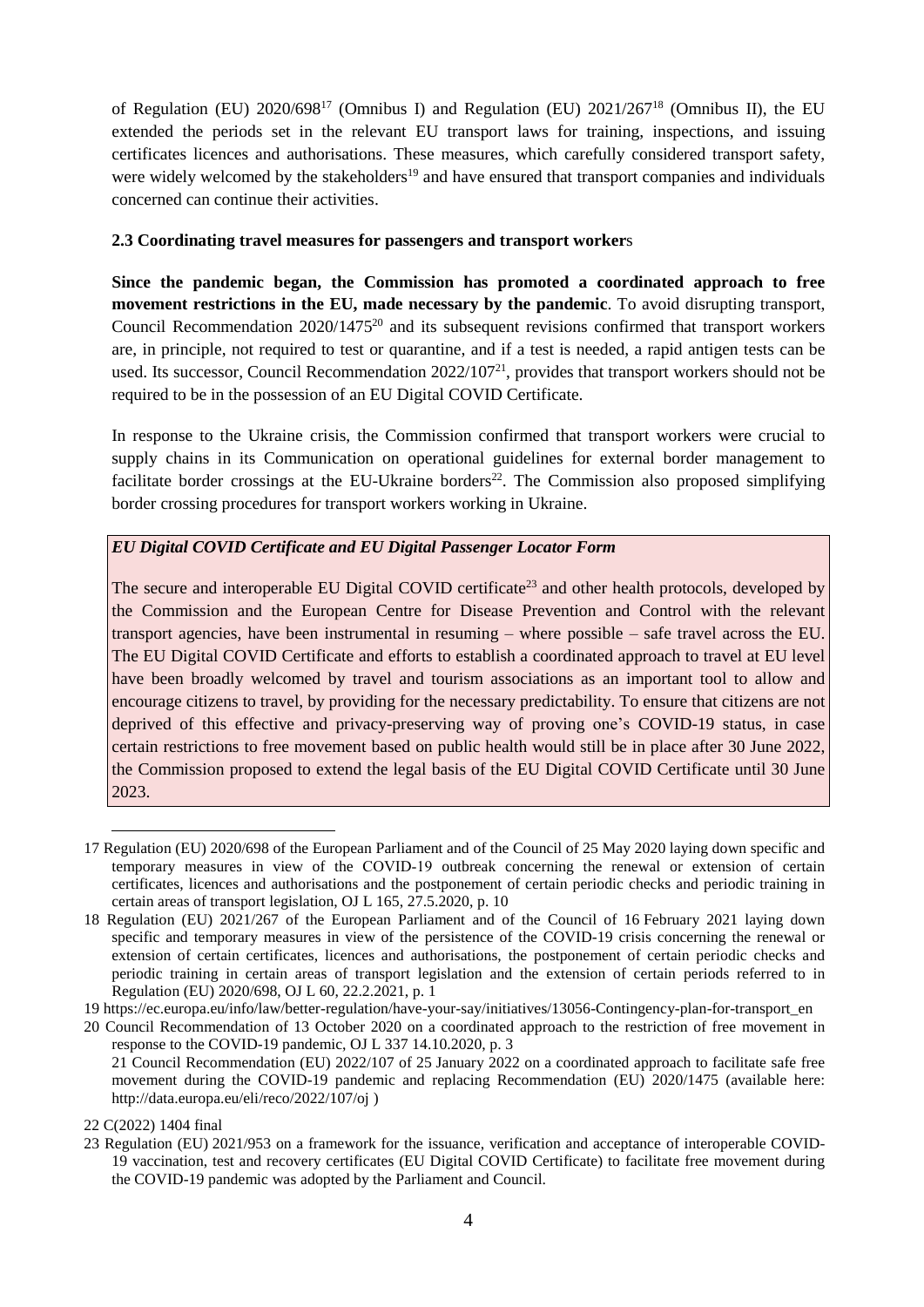However, several Member States introduced passenger locator forms and other declarations (e.g. health declarations, declarations of entry into a territory) in an uncoordinated manner. These are in different formats, and some are only on paper. This has created unnecessary inconvenience and confusion for travellers, which could have been avoided with proper coordination.

**During the COVID-19 pandemic, the joint efforts of the EU and Member States enabled 650 000 EU citizens return home safely.** Over 100,000 people, of which 90,060 were EU citizens, were repatriated through the EU Civil Protection Mechanism. The COVID-19 pandemic has also affected transport workers considerably. These workers are on the frontline of the crisis, and they have suffered from restrictions when moving around the EU, including increased waiting times at borders and limited accommodation and rest facilities. Seafarers have been particularly affected, and they have been prevented from returning home for several months because of restrictions and limited transport connectivity. The Commission has provided guidance to Member States on travelling within the  $EU^{24}$ , highlighting the need to ensure safe passage transit corridors. The Commission has also supported seafarers by recommending certain health, repatriation and travel arrangements<sup>25</sup>. It has called on Member States to create a network of safe ports where crews could change without restrictions. The Commission has also eased visa requirements and introduced quarantine exemptions, including for non-EU seafarers.

# *COVID-19 and passenger rights*

The Commission provided early guidance on applying EU passenger rights legislation related to COVID-19<sup>26</sup> . It issued a Recommendation on vouchers offered to passengers and travellers as an alternative to refunds for cancelled travel and transport services. It also highlighted how Member States could support transport companies' financial liquidity<sup>27</sup>. The Commission alerted the [Consumer](https://ec.europa.eu/info/live-work-travel-eu/consumer-rights-and-complaints/enforcement-consumer-protection/consumer-protection-cooperation-network_en) Protection [Cooperation](https://ec.europa.eu/info/live-work-travel-eu/consumer-rights-and-complaints/enforcement-consumer-protection/consumer-protection-cooperation-network_en) enforcement network in December 2020 about several airlines' cancellation and refund policies. This led to discussions between the Commission, national consumer protection authorities, and 16 major airlines. As a result, these airlines committed to provide better information and timely refunds to passengers for cancelled flights.<sup>28</sup>

The Commission asked Member States to use the EU Pilot platform to provide information on applying, monitoring and enforcing EU passenger rights laws during the COVID-19 crisis. Particular attention is given to transport companies and if they give passengers the choice between refunds or vouchers. The Commission launched infringement proceedings against Member States that had introduced rules breaching EU passenger rights laws. This resulted in the withdrawal of these conflicting national rules.

# **2.4 Maintaining transport connectivity**

**The EU has also provided regulatory relief to transport companies through its legislative amendments.** If an air carrier can no longer meet its financial obligations for a 12-month period,

<sup>24</sup> C(2020) 1897 final

<sup>25</sup> C(2020) 119/01

<sup>26</sup> Interpretative Guidelines of 18 March 2020, followed by a Recommendation on vouchers on 13 May 2020.

<sup>27</sup> Commission Recommendation (EU) 2020/648 of 13 May 2020 on vouchers offered to passengers and travellers as an alternative to reimbursement for cancelled package travel and transport services in the context of the COVID-19 pandemic C/2020/3125, OJ L 151, 14.5.2020, p. 10–16.

<sup>28</sup> For more information on specific airlines' commitments: https://ec.europa.eu/info/live-work-travel-eu/consumerrights-and-complaints/enforcement-consumer-protection/coordinated-actions/air-travel\_en.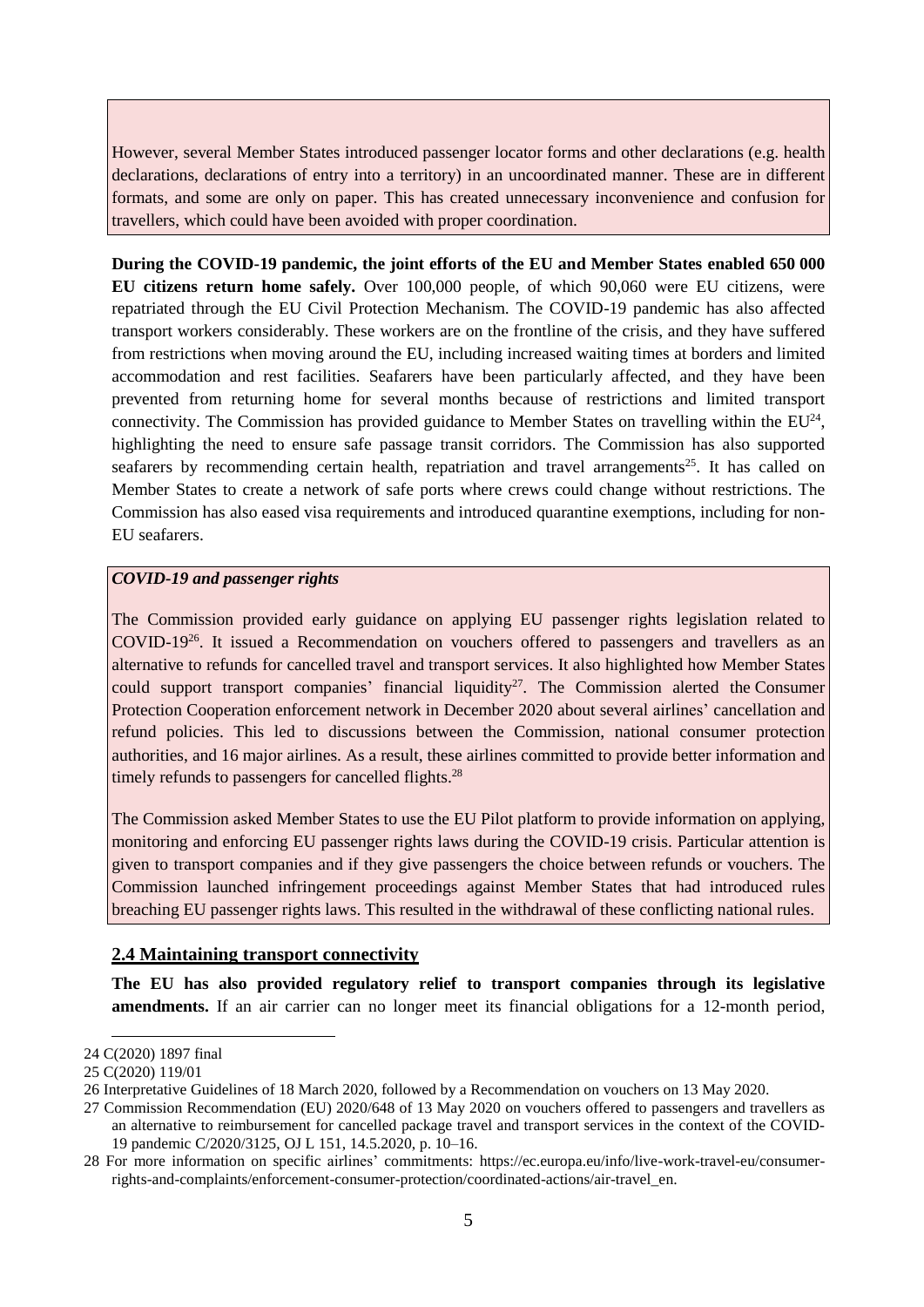Member State licensing authorities have the option not to suspend or revoke its licence. The laws introduced measures to support airports and ground handling companies, in particular by allowing airports to award ground handling contracts in an emergency if a company ceases its activities due to the COVID-19 crisis $29$ .

# *Amendments to the Slots Regulation***<sup>30</sup>**

The EU quickly adopted legislative amendments that allow air carriers keep their slots in the next corresponding scheduling season, even when they cannot operate the minimum 80% of slots as usually required. These amendments aim to provide financial relief to airlines and avoid them having to operate flights just to keep their slots. They also ensure that airport capacity is used competitively for the benefit of consumers and connectivity.

The legislative relief in the maritime sector has made it possible for a managing body of a port or the authority in charge to waive, reduce or defer payments for seaport infrastructure charges $31$ . In the rail sector, temporary rules benefiting rail companies have been introduced, for example by allowing infrastructure managers to set access charges below operating costs<sup>32</sup>. Transposing and implementing some EU rules has been postponed to reduce the burden on Member States so they can focus on fighting the spread of the virus $^{33}$ .

**EU State aid rules have allowed Member States to provide temporary emergency relief to compensate a sudden loss of liquidity or to compensate damages directly linked to COVID-19.** On 19 March 2020, the Commission adopted a Temporary Framework for State Aid<sup>34</sup> to support the economy in the COVID-19 crisis. It set out State aid conditions to ease any serious disruption in a Member State's economy. It applies to almost all sectors and companies, including transport companies, which it recognises as one of the most affected sectors. It aims to ease companies' liquidity shortages by allowing, for instance, direct grants, tax advantages, State guarantees for loans, subsidised public loans, and recapitalisation.

**The Commission has also clarified how to interpret key EU transport, State aid and public procurement rules in a crisis** by adopting guidance for Member States. This has enabled Member States to amend existing public service obligation contracts, for land<sup>35</sup>, air<sup>36</sup> and maritime transport<sup>37</sup>, to

<u>.</u>

<sup>29</sup> Regulation (EU) 2020/696 of the European Parliament and of the Council of 25 May 2020 amending Regulation (EC) No 1008/2008 on common rules for the operation of air services in the Community in view of the COVID-19 pandemic, OJ L 165, 27.5.2020, p. 1.

<sup>30</sup> Regulation (EU) 2020/459 of the European Parliament and of the Council of 30 March 2020 amending Council Regulation (EEC) No 95/93 on common rules for the allocation of slots at Community airports, OJ L 99, 31.3.2020, p. 1; Regulation (EU) 2021/250 of the European Parliament and of the Council of 16 February 2021 amending Council Regulation (EEC) No 95/93 as regards temporary relief from the slot utilisation rules at Union airports due to the COVID-19 crisis, OJ L 58, 19.2.2021, p. 1.

<sup>31</sup> Regulation (EU) 2017/352 of the European Parliament and of the Council of 15 February 2017 establishing a framework for the provision of port services and common rules on the financial transparency of ports, OJ L 57, 3.3.2017, p. 1.

<sup>32</sup> Regulation (EU) 2020/1429 of the European Parliament and of the Council of 7 October 2020 establishing measures for a sustainable rail market in view of the COVID-19 outbreak, OJ L 333, 12.10.2020, p. 1

<sup>33</sup> See, for example, Directive (EU) 2020/700 of the European Parliament and of the Council of 25 May 2020 amending Directives (EU) 2016/797 and (EU) 2016/798, as regards the extension of transposition periods, OJ L 165, 27.5.2020, p. 27.

<sup>34</sup> OJ C 91I, 20.3.2020, p. 1. The Temporary Framework was amended several times.

<sup>3</sup>[5https://ec.europa.eu/competition-policy/system/files/2021-](https://ec.europa.eu/competition-policy/system/files/2021-03/land_transport_overview_rules_during_coronavirus.pdf) [03/land\\_transport\\_overview\\_rules\\_during\\_coronavirus.pdf](https://ec.europa.eu/competition-policy/system/files/2021-03/land_transport_overview_rules_during_coronavirus.pdf)

<sup>36</sup> https://ec.europa.eu/competition-policy/system/files/2021-05/air\_transport\_update\_March\_2021.pdf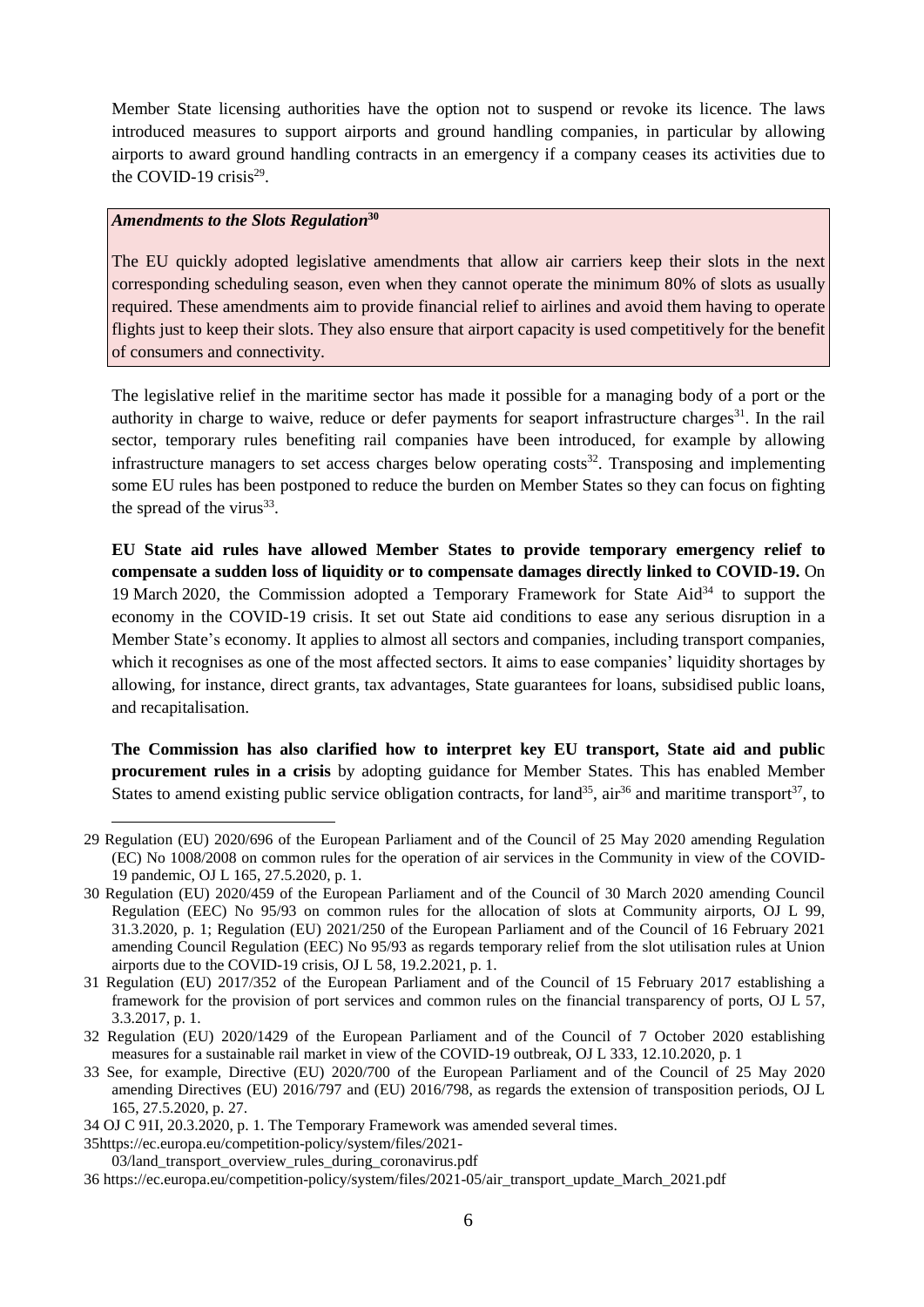the needs brought about by the COVID-19 crisis. The Commission has also issued guidance on the procedure for urgent awards of new public service obligation contracts so that basic transport connectivity can be maintained if commercial services are unable to because of the crisis. These legislative measures are temporary and limited to the duration of the COVID-19 crisis. Their fast adoption demonstrates that the Commission and the Parliament and the Council are able to react effectively to such crises.

**Member States can designate new public service obligations, especially when there is a risk of a sudden loss of connectivity.** The Commission has provided guidance on compensating public service obligations during the COVID-19 outbreak<sup>38</sup> and has held a number of bilateral discussions with Member States.

# **2.5 Providing targeted funding for key transport operations**

As part of the EUR 2.7 billion allocated under the Emergency Support Instrument (ESI) to help Member States respond to the COVID-19 crisis, the flexibility of the ESI allowed EUR 220 million to quickly be made available for transport related actions. This was then structured as the ESI "Mobility Package", which, when launched on 19 June 2020, provided needs-based support to Member States for transport of cargo related to the COVID-19 crisis, for transport of patients, and also medical teams. In total, more than 2000 operations via air, land or sea for transport of medical equipment and teams and the transfer of patients have been supported. Overall, cargo operations have been financed with more than EUR 164 million. Over EUR 9 million has also been awarded so far to Member States for the transport of medical teams and transfer of patients, supporting the transport of more than 450 health workers and approximately 350 patients. The number of Member States having benefitted from the ESI Mobility Package is 21.

# *EU response to Russia's military aggression against Ukraine*

On 24 February 2022, Russia launched a full-scale military invasion against Ukraine. In the first weeks of the conflict, more 3.9 million people have fled from Ukraine to the EU. The EU provided EUR 1.2 billion macro-financial assistance to Ukraine, where 600 million in concessional loans has been disbursed in March and the second EUR 600 million instalment is yet to be disbursed. In addition, emergency support of EUR 120 million in grants was transferred to Ukraine's budget on 7 April, supporting provision of basic government expenditures. EU is re-purposing the ongoing projects (between EUR 100-200 million) to deliver emergency assistance and to meet pressing needs by population and authorities. The Commission has also adopted new emergency package of EUR 330 million. The EU has taken several measures to sanction Russia and help Ukraine. Transport-related measures include:

(-) The EU has advised against operating commercial flights over the entire airspace of Ukraine, Belarus and parts of Russia in a Conflict Zone Information Bulletin by the EU Aviation Safety Agency. This advice was quickly extended to include Moldovan airspace.

(-) The EU has closed its airspace to Russian carriers and companies<sup>39</sup>.

(-) On 9 March, the EU has adopted a prohibition for:

Ī

<sup>37</sup>https://ec.europa.eu/competition-policy/system/files/2021-05/maritime\_transport\_update\_March\_2021.pdf 38 https://ec.europa.eu/competition/state\_aid/what\_is\_new/air\_transport\_overview\_sa\_rules\_during\_coronavirus.pdf

<sup>39</sup> RU and BY both have closed theirs to the EU flights. The EU-flagged aircraft have been reflagged and reinsured in RU against international law.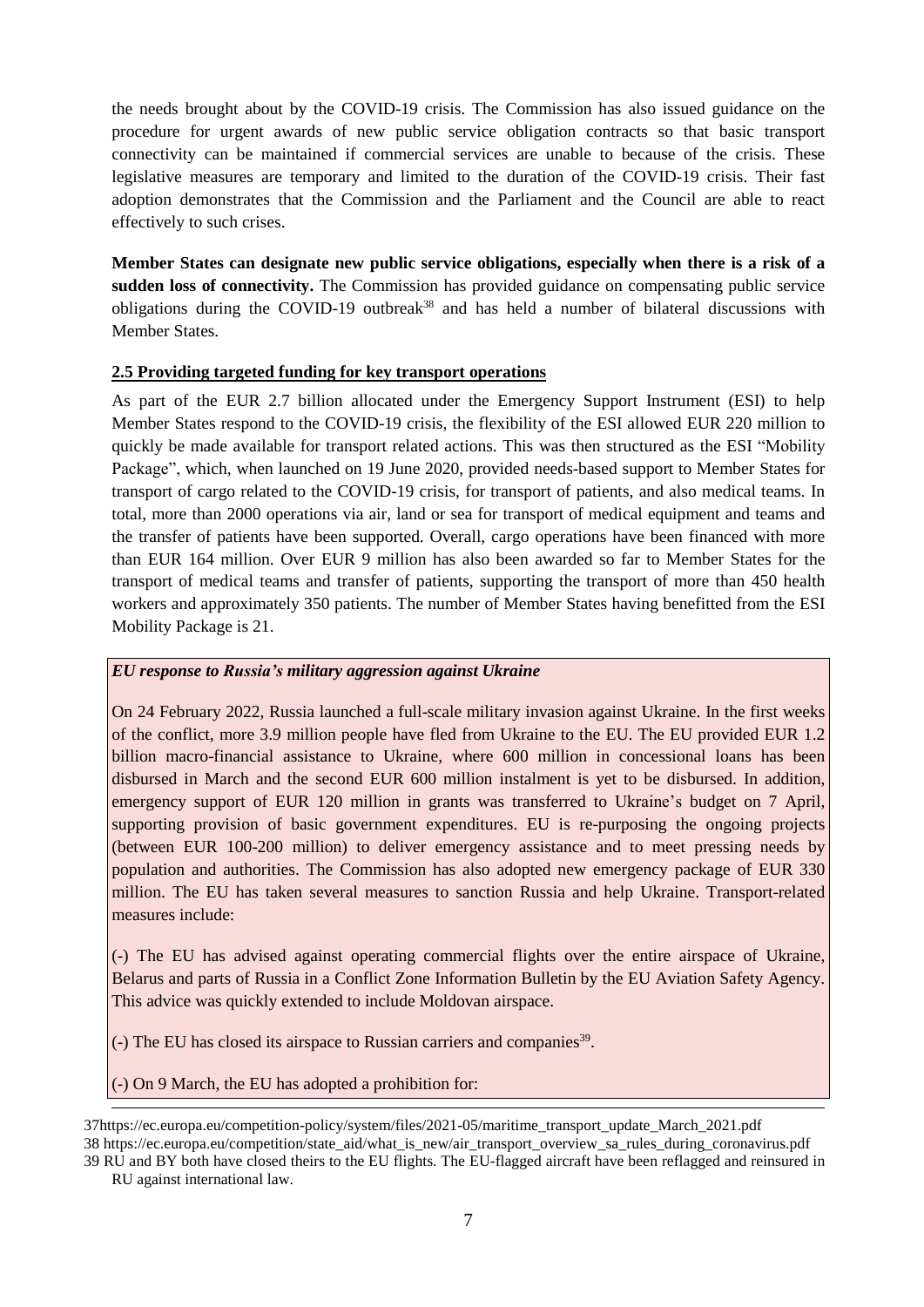(i) Selling, supplying, leasing, transferring and exporting, directly or indirectly, all aeronautical goods and technologies (aircraft, spacecraft and their parts);

(ii) Providing insurance and reinsurance, directly or indirectly, for any of these aeronautical goods and technologies;

(iii) Providing repair and maintenance services for these aeronautical products.

(-) The EU has added Russian Railways on the list of bodies subject to financial sanctions. Individuals linked to Russian Railways and their subsidiaries have been added to the list of people covered by the EU's restrictive measures.

(-) The EU introduced sanctions on marine navigation and radio equipment prohibiting;

(i) Selling, supplying, transferring or exporting these products to any natural or legal person, entity or body in Russia, for use in Russia, or for the placing on board of a Russian-flagged vessel.

(ii) Provision of technical assistance, brokering services or other services as well as financing and financial assistance related to these products.

(-) The EU adopted further sanctions on 8 April prohibiting Russian flagged vessels to call in an EU port (including yachts) and a prohibiting road transport undertakings established in Russia and Belarus from carrying goods by road within the territory of the European Union.

(-) On the Ukraine's request the EU activated the EU Civil Protection Mechanism (UCPM) providing support related to the consequences of the Russian military aggression. Thousands of tons of assistance from all EU Member States has been shipped to Ukraine via UCPM logistics hubs in Poland, Romania and Slovakia. Neighbouring countries have also requested UCPM assistance related to the Migration inflow. Besides Ukraine, the UCPM is also being used to provide different forms of critical support to Moldova, Poland, Slovakia and the Czech Republic, all of which are major destination countries for refugees fleeing the conflict. The UCPM was also relied upon facilitate the repatriation of EU citizens when possible. Logistic hubs for relief items were established under the responsibility of local authorities in Poland, Slovakia, and Romania and were fully funded by the UCPM

(-) Activation of the Temporary Protection Directive<sup>40</sup> for Ukrainians and non-Ukrainians if they cannot return safely to Ukraine.

(-) Operational guidelines for external border management to facilitate border crossings at the EU-Ukraine borders. These guidelines include transport workers $41$ .

(-) Helping stranded EU truck drivers return home from Ukraine, Russia and Belarus, by simplifying procedures for them.

(-) All Northern Dimension partnership transport and logistics activities involving Russia and Belarus have been suspended.

<sup>1</sup> 40 This law was the EU's response in 2001 to the inflow of displaced people following the conflict in the former Yugoslavia. It had never been triggered until 3 March 2022. Until 7 April 2022 more than 1.6 million people have registered.

<sup>41</sup> C(2022) 1404 final.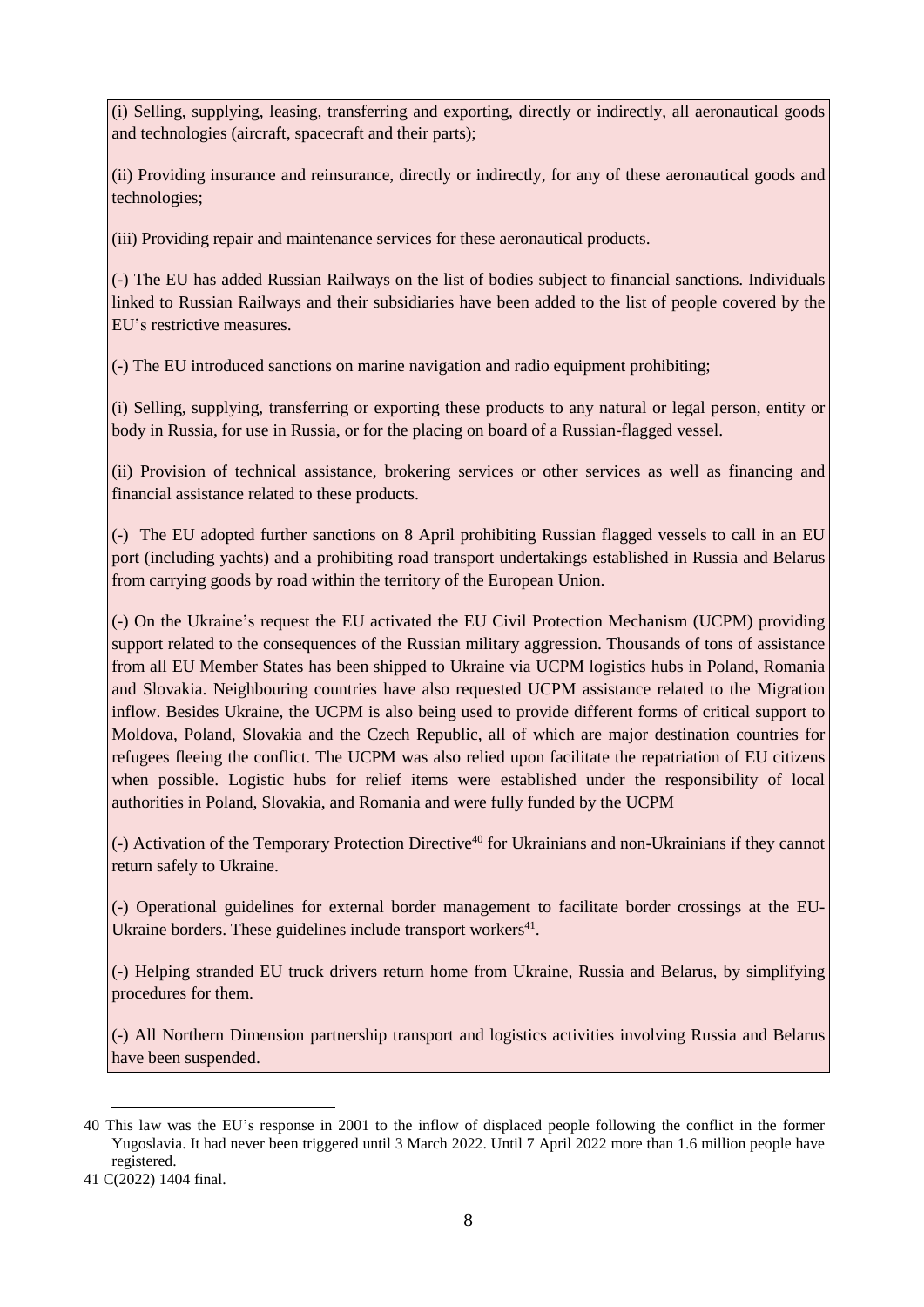(-) Some Member States have provided free public transport to Ukrainians. In addition, many EU transport companies have introduced measures, such as free air, bus or rail tickets, to help Ukraine and its people; or to deliver humanitarian aid.

(-) Member States bordering Ukraine have set up reception facilities/transport hubs.

(-) the Commission has activated the Network of National Transport Contact Points.

(-) The European Commission has proposed an outline of a plan (RePower EU) to make Europe independent from Russian fossil fuels well before 2030, starting with gas, in light of Russia's invasion of Ukraine<sup>42</sup>.

(-) As part of the EU's support for Ukraine in the face of Russia's military aggression, on 12 May, the Commission established Solidarity Lanes<sup>43</sup> consisting of a set of actions to help Ukraine export its agricultural produce. Following Russia's invasion of Ukraine and its blockade of Ukrainian ports, Ukrainian grain and other agricultural goods need to find alternative logistics routes to reach their destination. With the Communication, the Commission sets out an action plan to establish 'Solidarity Lanes' to ensure Ukraine can export grain, but also import the goods it needs, from humanitarian aid to animal feed and fertilisers. This will contribute to supporting Ukraine's economy as well as global food security. The Commission, together with Member States and stakeholders, identified some priority actions:

Make available additional freight rolling stock, vessels and lorries:

• Ensure sufficient capacity of transport networks and transhipment terminals for Ukrainian agricultural export;

- Promote maximum flexibility and adequate staffing for customs operations and other inspections;
- Identify possibilities for storage of Ukrainian agricultural goods on the territory of the EU;

• Improve EU-Ukraine connectivity in the medium term by increasing the infrastructure capacity of new export corridors and establish new infrastructure connections in the framework of the reconstruction of Ukraine.

(-) On 12 May, the Commission approved a high-level understanding<sup>44</sup> with Ukraine agreeing on new, indicative maps for the Trans-European Transport Network (TEN-T) for Ukraine, as part of the Commission's policy on extending the TEN-T to neighbouring countries.

# **3 CRISIS PREPAREDNESS**

**Russia's war on Ukraine has shown the importance of being prepared.** Thanks to existing capacities, the EU was able to quickly put in place effective assistance for Ukraine and refugees fleeing the country. We do not yet know the full impact of the war or the next crisis that could affect transport. An effective response mechanism should not target just one transport mode because systemic disruptions in one mode can affect the whole network.

<sup>42</sup> COM(2022)108 final

<sup>43</sup> COM(2022) 217 final

<sup>44</sup> C(2022) 3204 final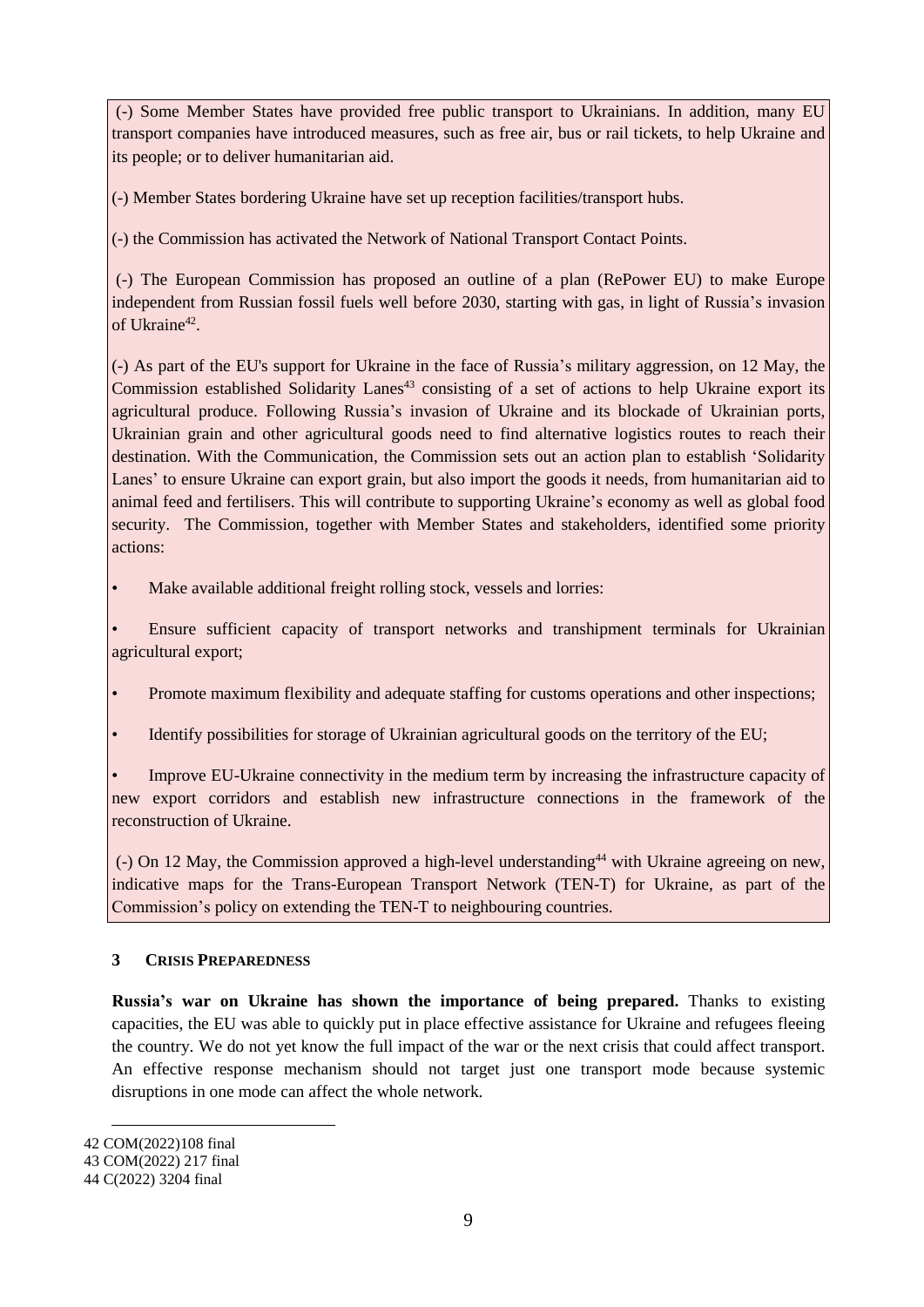**The 2021 EU Strategic Foresight Report<sup>45</sup> highlights factors that could impact EU transport, including climate change and other environmental challenges, security threats and terrorism, digital hyperconnectivity, and technological transformation.** In the past, several terrorist attacks or attempts were aimed at the EU transport, as transport is an effective target due to the large number of people who use it daily<sup>46</sup>. During the COVID-19 pandemic, telecommunications, including 3G/4G/5G infrastructure (e.g. repeaters, repeater bridges and cell towers) and other network components (e.g. relays and cables) were targeted. In July 2021, floods in Belgium and Germany caused many deaths and severe, long-lasting disruption to transport.

**Cybersecurity needs particular attention.** The sustainable and smart mobility strategy recognises the need to treat transport cybersecurity with a high priority to tackle cyberthreats. According to the EU Agency for Cybersecurity (ENISA)<sup>47</sup>, cybercriminals are targeting more critical healthcare, transport<sup>48</sup>, and energy infrastructure. The Russian aggression against Ukraine has increased the concerns of the cyberthreat, also against EU targets.

# **3.1 Transport contingency principles**

To prepare for and respond to major events, in addition to other relevant EU principles, the contingency principles described below should always be respected.

- I. **Proportionality:** Introduce measures restricting the transport of goods or people only as a last resort. All measures must be duly justified, evidence-based and proportional, subject to regular monitoring and review, quickly communicated, temporary, and lifted as soon as possible<sup>49</sup>.
- II. **Non-discrimination:** Measures should not unduly discriminate on grounds of nationality, origin of goods, or discriminate between different modes of transport or transported goods. They should ensure non-discriminatory treatment of transport workers (including non-EU residents) and waive, where possible, travel or traffic restrictions or any other administrative burdens affecting them, given their crucial role in freight vehicle supply chains**.** The same extends to the non-discrimination of passengers.
- III. **Coordination:** All measures should be coordinated with transport authorities through the Network of National Transport Contact Points. Communication channels should be set up between the Network, the EU and international horizontal crisis management forums. Coordination has to start between the relevant authorities from the very beginning in particular when it affects the TEN-T network and more than one Member State.
- IV. **Transparency, communication and dialogue:** All measures should be clearly communicated to affected stakeholders before they come into force<sup>50</sup>, discussed with them, and adjusted if necessary. Continuous dialogue with stakeholders, including international partners, should be ensured.

<sup>45</sup> [https://ec.europa.eu/info/strategy/strategic-planning/strategic-foresight/2021-strategic-foresight-report\\_en](https://ec.europa.eu/info/strategy/strategic-planning/strategic-foresight/2021-strategic-foresight-report_en)

<sup>46</sup> Madrid (2004), London (2005), Glasgow (2007), Frankfurt airport (2011), Oignes (Thalys, 2015), Brussels (2016), Würzburg (2016), Brussels (2017) or London (2017).

<sup>47</sup> <https://www.enisa.europa.eu/publications/enisa-threat-landscape-2021>

<sup>48</sup> In the maritime sector, for instance, four of the biggest maritime shipping companies (APM Maersk, CMA CGM, COSCO, Mediterranean Shipping Company) have all been hit by cyberattacks since 2017.

<sup>49</sup> The same applies to temporary suspensions of environmental, social or health protective measures.

<sup>50</sup> In specific situations, such as economic sanctions against Russia, certain prior consultations might need to be limited.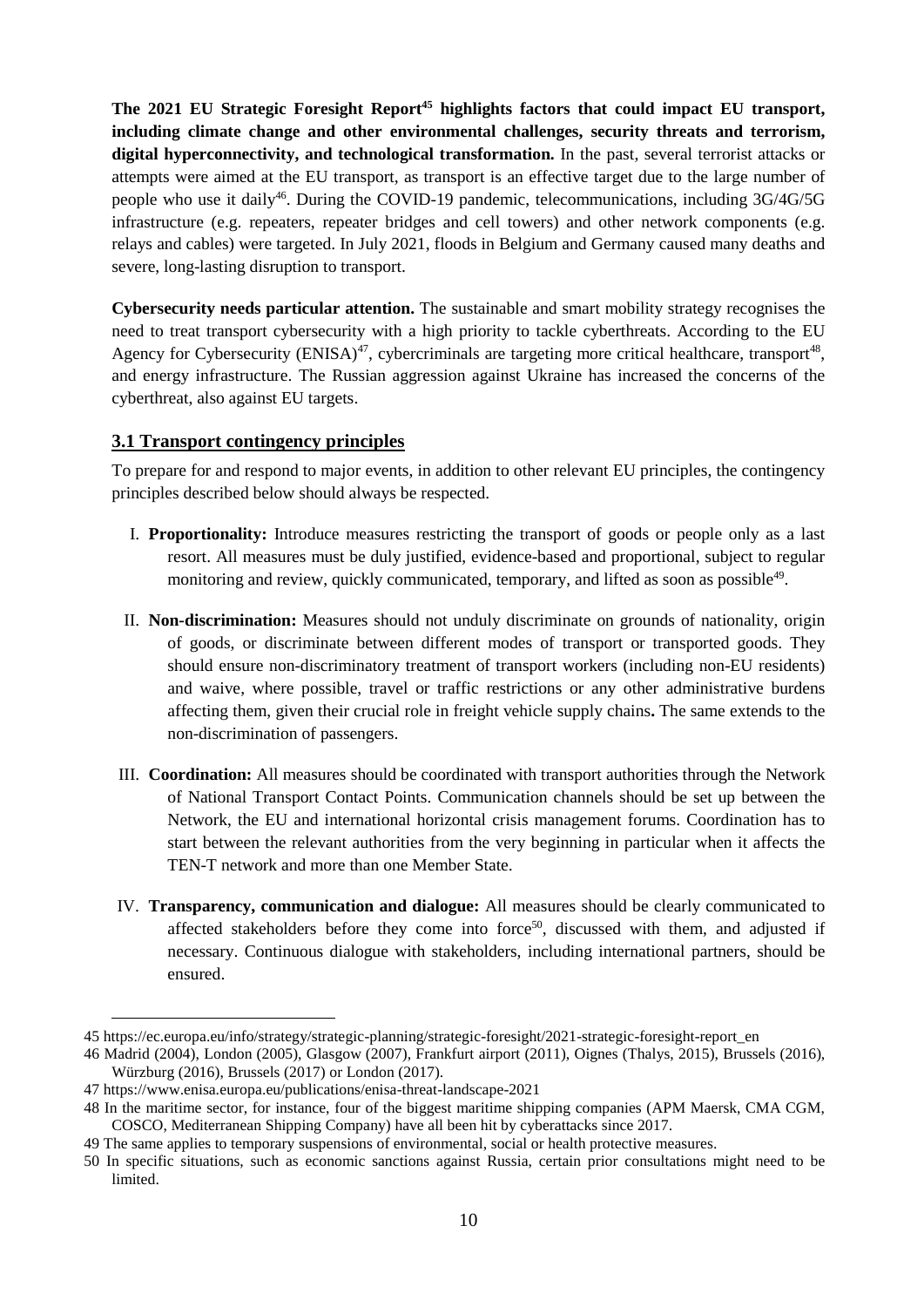- V. **Consistency with EU policy:** National and local measures that damage the functioning of the Single European Transport Area must be avoided. Once there are transport contingency measures at EU level, relevant authorities should lift national measures immediately.
- VI. **Integrity of the transport system:** Measures responding to problems in one transport mode should take into account and make full use of all transport modes.
- VII. **Care for passengers with specific needs:** Particular attention should be paid to the needs of passengers and groups of passengers in vulnerable situations (e.g. people with reduced mobility and/or persons with disabilities), stranded passengers, travellers with essential jobs, and crossborder workers.
- VIII. **Care for transport workers:** Transport workers should have safe, secure and suitable working conditions<sup>51</sup>.

# **3.2 Transport contingency toolbox**

1

**The Commission proposes a toolbox with [10] measures to step up the transport sector's crisis preparedness and its response capacities.** The toolbox should be used in line with the principles listed above. The measures range from a longer-term preparatory actions to tools that can be used for an immediate measures. The common objective is to be better prepared for a swift response to any accident or event capable of causing severe disruption to the EU transport system. This disruption could be caused by natural disasters, pandemics, terrorist attacks, cyberattacks, ransomware, military conflicts, infrastructure failure (such as bridge or tunnel collapses), or power outages.

# **1) Making EU transport laws fit for crisis situations**

**Some transport laws already have emergency clauses.** Examples include Article 21 of the Air Services Regulation<sup>52</sup>, Article 5(5) of the Regulation on awarding public service contracts for land transport<sup>53</sup>, Article 7(4) of the Regulation on port services<sup>54</sup>, and Article 10 of the Regulation on access to the international road haulage market<sup>55</sup>. Some current legislation already mentions the obligation to provide contingency plans. Under the fourth railway package<sup>56</sup>, railway companies have to draw up contingency plans to protect and assist passengers if there are major transport disruptions<sup>57</sup>.

<sup>51</sup> Including adherence to relevant EU and national legislation in the area of occupational safety and health, including in relation to Council Directive 89/391/EEC of 12 June 1989 on the introduction of measures to encourage improvements in the safety and health of workers at work, OJ L 183, 29.6.1989, p. 1–8.

<sup>52</sup> Regulation (EC) No 1008/2008 of the European Parliament and of the Council of 24 September 2008 on common rules for the operation of air services in the Community (Recast), OJ L 293, 31.10.2008, p. 3.

<sup>53</sup> Regulation (EC) No 1370/2007 of the European Parliament and of the Council of 23 October 2007 on public passenger transport services by rail and by road and repealing Council Regulations (EEC) Nos 1191/69 and 1107/70, OJ L 315, 3.12.2007, p. 1.

<sup>54</sup> Regulation (EU) 2017/352 of the European Parliament and of the Council of 15 February 2017 establishing a framework for the provision of port services and common rules on the financial transparency of ports, OJ L 57, 3.3.2017, p. 1.

<sup>55</sup> Regulation (EC) No 1072/2009 of the European Parliament and of the Council of 21 October 2009 on common rules for access to the international road haulage market, OJ L 300, 14.11.2009, p. 72.

<sup>56</sup> Article 54 of Directive 2012/34/EU establishing the single European railway area.

<sup>57</sup> In addition, the new Rail Passenger Rights Regulation (EU) 2021/782, which will apply from 7 June 2023, obliges railway companies to cooperate with station and infrastructure managers when drawing up those plans. The contingency plans must also take into account the need for accessible alert and information systems.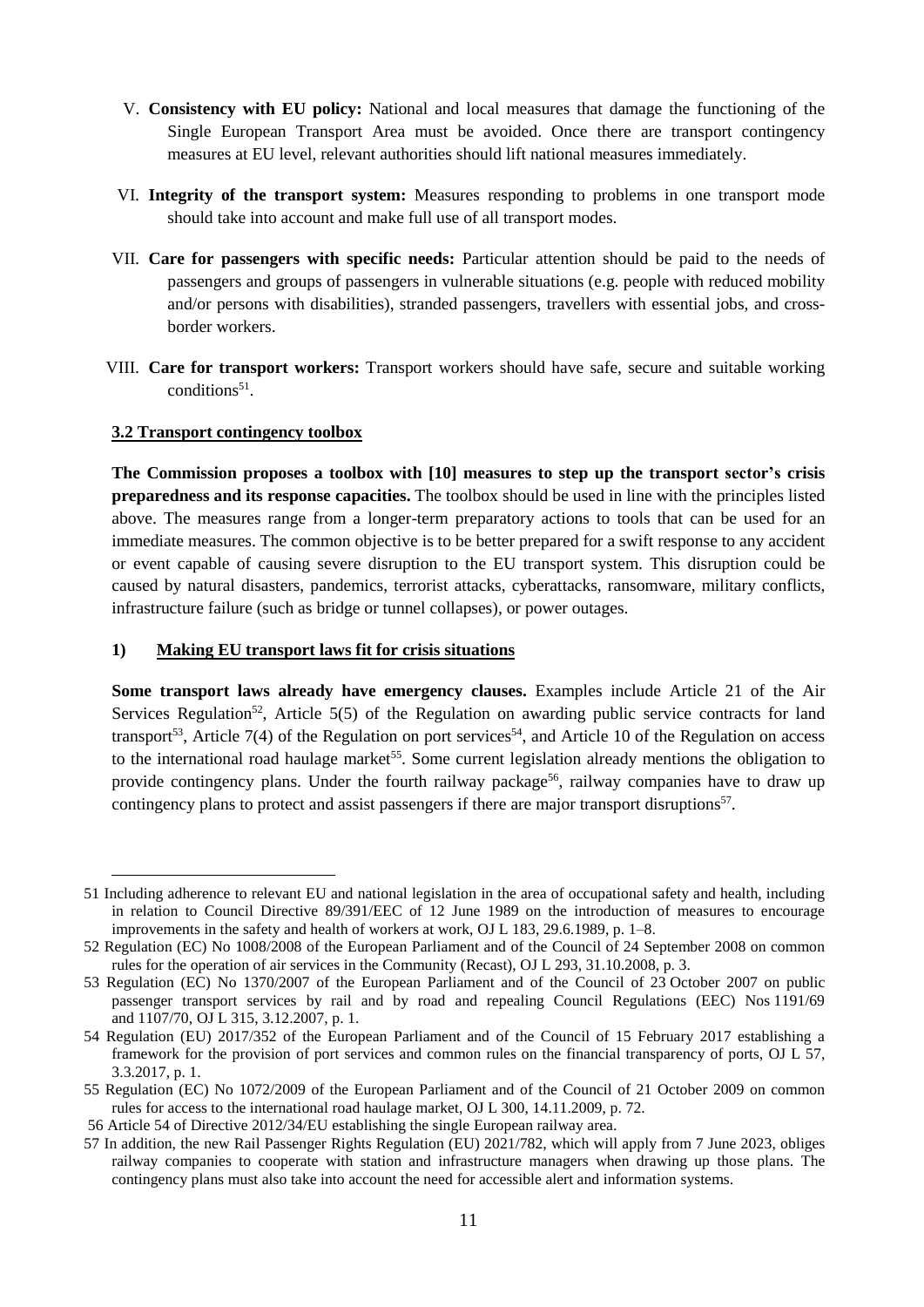**Where appropriate, EU transport laws need to be amended to introduce provisions to better cope with a major crisis.** However, these provisions should not result in undue exceptions to the application of EU law. Therefore, introducing such clauses should be carefully considered when amending or adopting a specific regulation or directive. Impact assessments should evaluate whether emergency clauses are necessary and how they should be designed.

Following this approach, the Commission has proposed certain provisions in the recent revisions to the TEN-T and Intelligent Transport System laws<sup>58</sup>. Reinforcing the cross-border TEN-T sections, the increase of multimodality through the terminals and the shift to sustainable modes of transport are examples of longer-term actions needed for better preparedness. The Commission intends to analyse whether it is appropriate to offer additional temporary flexibility in applying road transport rules on driving restrictions and driving times, while ensuring the safety of transport operations at all times.

These permanent provisions could reflect the temporary measures introduced in response to the COVID-19 crisis, such as those introduced under Omnibus I and II or under the amendments to the Air Services Regulation and the Slots Regulation<sup>59</sup> (see Section 2.4). Similarly, the lessons learnt from the COVID-19 pandemic should kick-start the long overdue discussions on revising Regulation 261/2004 on air passenger rights to make it fit for future crises. Introducing contingency plans will also be part of the ongoing assessment of EU passenger rights legislation.

### **2) Ensuring adequate support for the transport sector**

**Strengthening the resilience of the transport sector goes hand in hand with improving the connectivity and sustainability of the EU transport system.** The Commission will continue to closely follow and support implementation of the Recovery and Resilience Facility (RRF), which will help make the transport sector across all modes more resilient. Member States plan to dedicate significant parts of the RRF to transport, placing it among the top sectors of the economy to benefit from investments under NextGenerationEU. In the 24 Recovery and Resilience Plans (RRPs) approved by the Council, national RRPs will dedicate a significant amount to improve the sustainability of the European mobility system. Overall, Member States will spend EUR 70.7 billion on investments and reforms related to green transition of transport, about 15.7% of the allocation. Additional investments and reforms in the transport sector address other priorities, such as its digital transformation and social and territorial cohesion. Every national plan dedicates some of its allocation to this field. In the current geopolitical context considerably impacted by the Russian military aggression in Ukraine, the reduction of the EU's dependency on fossil fuels is even more urgent. To address these challenges, the Commission published on 18 May 2022 a REPowerEU<sup>60</sup> plan setting out joint European actions in this area. The RRF will play a central role in mobilising and implementing available resources at European and national levels to achieve the objectives of the REPowerEU plan. Furthermore, financial instruments such as the Connecting Europe Facility, including its digital part CEF Digital, the Cohesion Fund, the European Regional Development Fund and InvestEU, are crucial for improving the resilience of the single market through investments in connectivity, digitalisation and digital connectivity

<u>.</u>

<sup>58</sup> COM(2021) 812 and COM(2021) 813

<sup>59</sup> Regulation (EU) 2020/459 of the European Parliament and of the Council of 30 March 2020 amending Council Regulation (EEC) No 95/93 on common rules for the allocation of slots at Community airports, OJ L 99, 31.3.2020, p. 1; Regulation (EU) 2021/250 of the European Parliament and of the Council of 16 February 2021 amending Council Regulation (EEC) No 95/93 as regards temporary relief from the slot utilisation rules at Union airports due to the COVID-19 crisis, OJ L 58, 19.2.2021, p. 1

<sup>60</sup> COM(2022) 108 final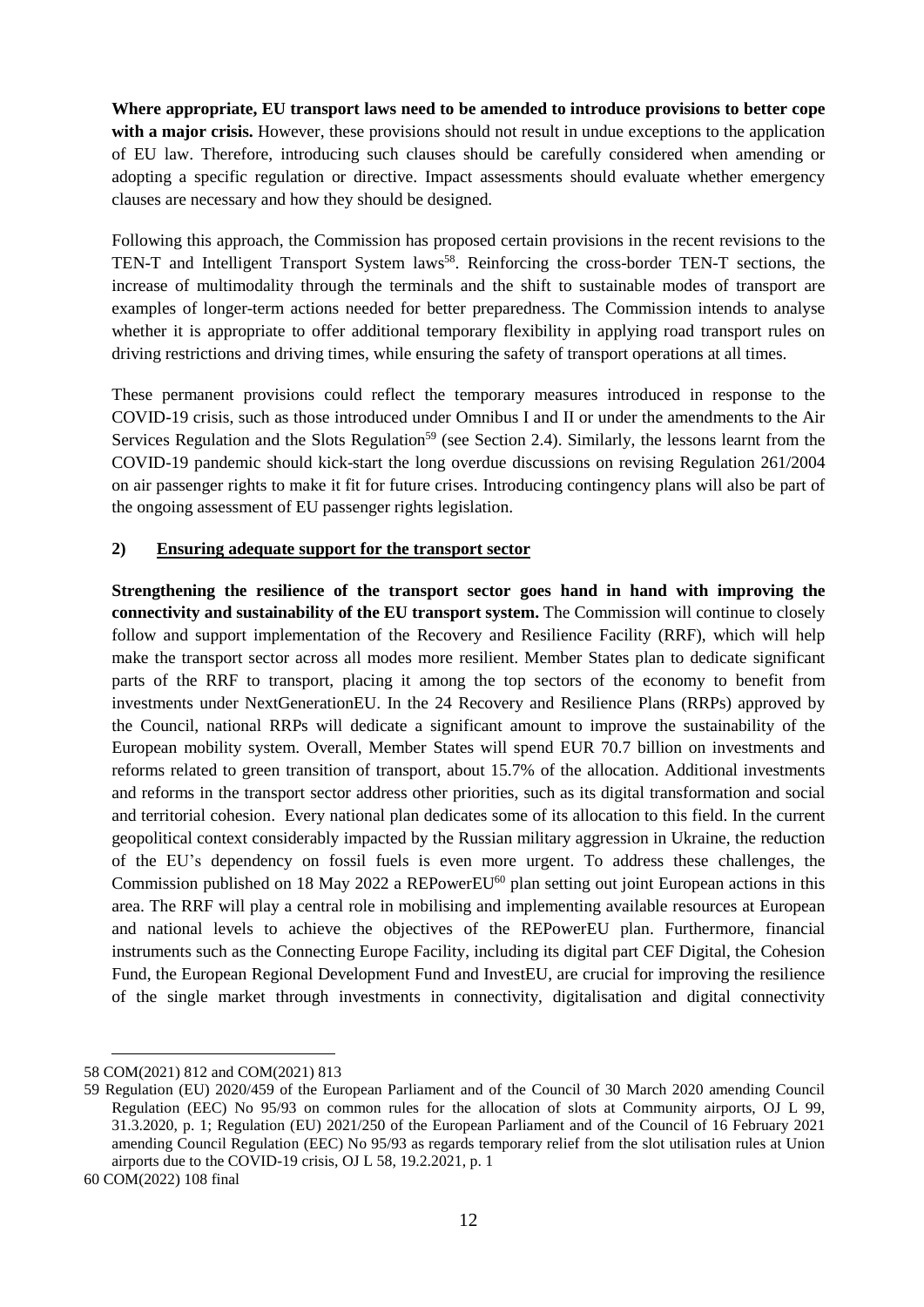infrastructures and multimodality of the EU transport system, as well as reducing its dependence on fossil fuels.

**To respond quickly to a future crisis, the Commission and Member States should mobilise other funds as appropriate, depending on the nature of the crisis.** The response could also take the form of financial relief, by temporarily relieving payment obligations. The Commission could also consider legislative measures providing financial relief to the transport sector. These measures could allow the managing body of a port or the authority in charge to waive, reduce or defer the payment of seaport infrastructure charges or allow rail infrastructure managers to set access charges below operating costs (see Section 2.4). Given that each crisis is different and may require different action, the need for temporary State aid will be analysed case by case rather than setting up a permanent and inflexible framework for the future.

# **3) Ensuring free movement of goods, services and people**

**The Green Lanes system, which was successfully put in place during the COVID-19 pandemic, can be reactivated when necessary to address any new crisis affecting EU transport.** To ensure that internal border controls remain a last resort measure, the Commission's proposal for the Schengen Borders Code<sup>61</sup> clarified and expanded the list that a Member State must assess when deciding to temporarily reintroduce border controls. The new rules also introduce common tools for managing external borders more efficiently in a public health crisis, which builds on lessons learnt from the COVID-19 pandemic. The Commission is planning to propose a **Single Market Emergency Instrument** in 2022. It will provide a framework for implementing crisis response measures important for the transport sector, in particular free movement of goods, services and persons, availability of products and services, and transparency and coordination.

**The Commission has called on Member States to ensure the contingency principles are applied and to minimise checks, screenings and other formalities in order to reduce delays at green lane border crossings and respect the 15- minute time limit**. Member States may also consider suspending all road access restrictions in their territory (weekend bans, night-time bans, bans on certain transport sectors to reduce noise, etc.) to facilitate road freight transport and the necessary free movement of transport workers. They should also ensure that the electronic submission/display of documents is deemed sufficient and encouraged. Member States should also continue recognising the certificate for international transport workers carrying out cross-border services, as proposed in Annex 3 to the Green Lanes Communication<sup>62</sup>. This certificate has already been added to the EU Practical Handbook for Border Guards<sup>63</sup>.

If a similar crisis to COVID-19 occurs, the Commission and Member States should build on the experience in developing a common template for EU digital passenger locator forms<sup>64</sup> and a platform to share passenger data for cross-border contact tracing. The tools developed at EU level should be reactivated rapidly and easily if necessary.

*Setting up emergency support lanes for humanitarian convoys and trucks*

<sup>61</sup> COM (2021)891 final

<sup>62</sup> C(2020) 1897

<sup>63</sup> C(2019) 7131 final

<sup>64</sup> Implementing Decision 2021/858 and Implementing Decision 2021/1212 define the legal basis for exchanging data of infected passengers and exposed people for cross-border contact tracing.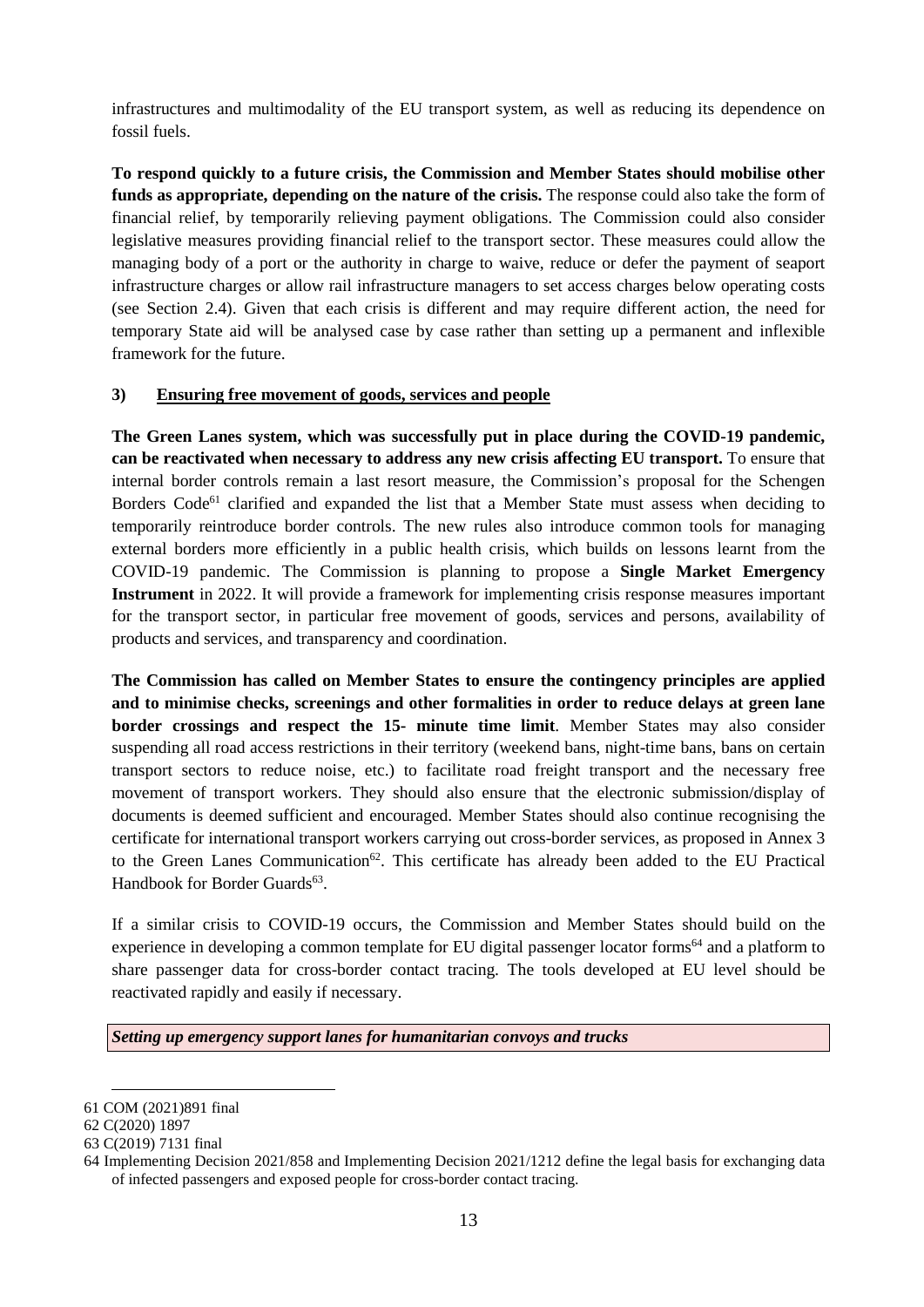To help humanitarian convoys cross EU-Ukraine borders fast and safely, the Communication on operational guidelines for external border management instructs Member States to designate special lanes at their border crossing points as emergency support lanes. Designating similar lanes for trucks is also encouraged to ensure a continued supply of goods and services and the safe return of transport workers from Ukraine<sup>65</sup>.

# **4) Managing refugee flows and repatriating stranded passengers and transport workers**

**In non-EU countries, EU Delegations and Member States with embassies or consulates should continue to step up consular crisis preparedness, notably through local contingency plans.** Joint EU Consular Crisis Response Teams, including the possible participation of unrepresented Member States, should be considered and set up. The EEAS has strengthened its consular response and preparedness by setting up a Consular Crisis Team, ready to come into action and coordinate, with EU Delegations' network, repatriations efforts organised by Member States (UCPM sponsored or not).

**The EU Civil Protection Mechanism and the rescEU reserve will be mobilised as necessary.** Passengers or workers can end up stranded inside or outside EU territory. To prepare for and respond to future crises, the EEAS will continue to contribute to crisis cooperation and coordination, working closely with Member States. In future crises, the EU Civil Protection Mechanism will support repatriating EU citizens stranded outside the EU. The Mechanism needs to be activated quickly by the government(s) of the affected citizens. A Member State coordinating assistance for all affected EU citizens can also send a request to the Commission's Emergency Response Coordination Centre.

Evacuation can be carried out by Member States and/or participating states<sup>66</sup> to the Mechanism on a voluntary basis, and the Commission can co-finance up to 75% of transport costs. The revised Mechanism legislation<sup>67</sup> provides for the possibility to develop multi-purpose aircraft for the rescEU reserve for medical evacuation. In the future, the Commission could use these aircraft, as a last resort, to respond to Member States requests for assistance in consular evacuations. In case of healthrelated crisis, medical evacuation of passengers and EU transport workers can be activated as part of medical evacuation operation and through the EU's Early Warning and Response System in coordination with the Commission.

**The Commission and the EEAS will coordinate and monitor the set-up of safe passage transit corridors.** In line with the March 2020 Green Lanes Communication, Member States should set up transit corridors for private drivers and their passengers (regardless of their nationality) and all EU citizens being repatriated<sup>68</sup>. Member States should also ensure that at least one airport is dedicated to repatriation and international relief flights. Such corridors should be part of national emergency plans.

**Member States should allow people to travel and help them get back home.** EU citizens, who have been transported back from crisis zones and have not yet reached their EU country of residence, should

<sup>65</sup> In addition, special arrangements have been made in order to facilitate transfer flights of people fleeing from Ukraine who reached Moldova on their way to the EU. Moldova had issued a flight ban, which needed to be amended in order to allow for these flights.

<sup>66</sup> Participating states to the Mechanism (Iceland, Norway, Serbia, North Macedonia, Montenegro, and Turkey).

<sup>67</sup> [Regulation](https://eur-lex.europa.eu/legal-content/EN/TXT/?uri=uriserv:OJ.L_.2021.185.01.0001.01.ENG&toc=OJ:L:2021:185:TOC) (EU) 2021/836 of the European Parliament and of the Council of 20 May 2021 amending Decision No [1313/2013/EU](https://eur-lex.europa.eu/legal-content/EN/TXT/?uri=uriserv:OJ.L_.2021.185.01.0001.01.ENG&toc=OJ:L:2021:185:TOC) on a Union Civil Protection Mechanism, L 185/1, 26.5.2021

<sup>68</sup> Member States must assist unrepresented EU citizens in a non-EU country under the same conditions as they assist their own nationals.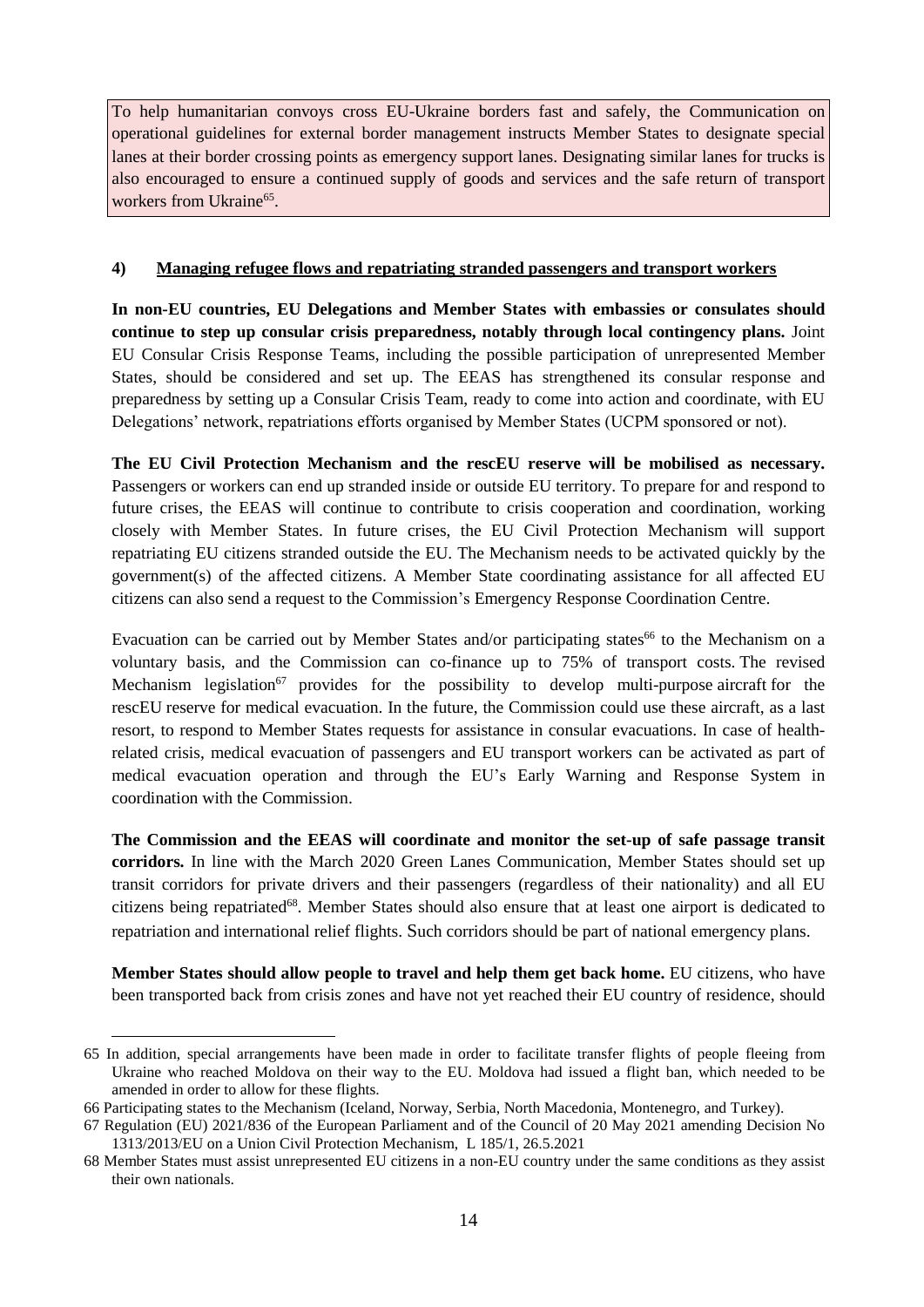not travel together in large numbers as this may congest infrastructure/logistic hubs. Member States, whose citizens are in transit in another EU country, should try to help that other country repatriate the affected citizens.

**Member States should help non-EU nationals arriving from conflict zones or other distressed areas and help them travel onwards.** This may include setting up reception facilities and safe transit corridors, temporarily waiving specific requirements (e.g. transit permits), and carrying out border checks in a safe location away from the border to avoid long queues forming. In line with the Communication on operational guidelines for external border management<sup>69</sup>, Member States should use Frontex and Europol's standing corps that can be deployed to manage and improve traffic flows at borders (checking travel documents, COVID-19 certificates etc.). The operational guidelines shall apply in all Member States and not just those bordering with conflict area. This facilitates crossing internal EU borders, avoids congestion and helps people fleeing conflict zone to travel onwards. This includes border crossings between non-Schengen and Schengen countries.

**Persons with disabilities may be in a primarily vulnerable situation during crises.** Passengers with disabilities may face barriers in access to transport in emergency situations. Therefore, Member States shall ensure both targeted action and mainstreaming of disability in each of the actions above. It is necessary to take into account their specific needs, to ensure accessibility, reasonable accommodation and their safety during crises management in line with the UN Convention on the Rights of Persons with Disabilities.<sup>70</sup>

*Ensuring smoother crew changes and repatriation of seafarers*

**Providing support for seafarers requires a specific mechanism.** The Commission proposes to base it on three features.

• **A maritime stakeholder forum:** Set up by the Commission, the forum will regularly and closely coordinate crew change and seafarer travel problems in an emergency. The forum will be activated quickly and will include all stakeholders, including national crisis centres and social partners, to ensure that they can discuss and address any emerging issues timely and appropriately. It will identify potential issues, make the shipping industry's labour system more resilient, and strengthen the EU supply chain's stability.

• **Closer cooperation with countries of origin:** Building on outreach during the COVID-19 pandemic, the Commission and the EEAS will work with EU Delegations in labour-supplying countries. They will draw on lessons learnt from seafarer travel during the COVID-19 crisis and identify ways to ensure smoother crew changes and repatriation to those countries. This will facilitate a swift return home for seafarers due to disembark, especially during emergencies.

• **Improved data:** One significant problem is the lack of data on where seafarers are working and travelling. These data are essential to assess the scale of any crew change and seafarer travel issues and then evaluate and address them. The European Maritime Safety Agency (EMSA) will therefore make an effort to gather and analyse this information. This database can then feed into Commission and Member State initiatives to prepare contingency measures for future crises.

<sup>69</sup> C(2022) 1404 final.

<sup>70</sup> The UN Convention on the Rights of Persons with Disabilities (UN CRPD)'s articles 2, 9 and 11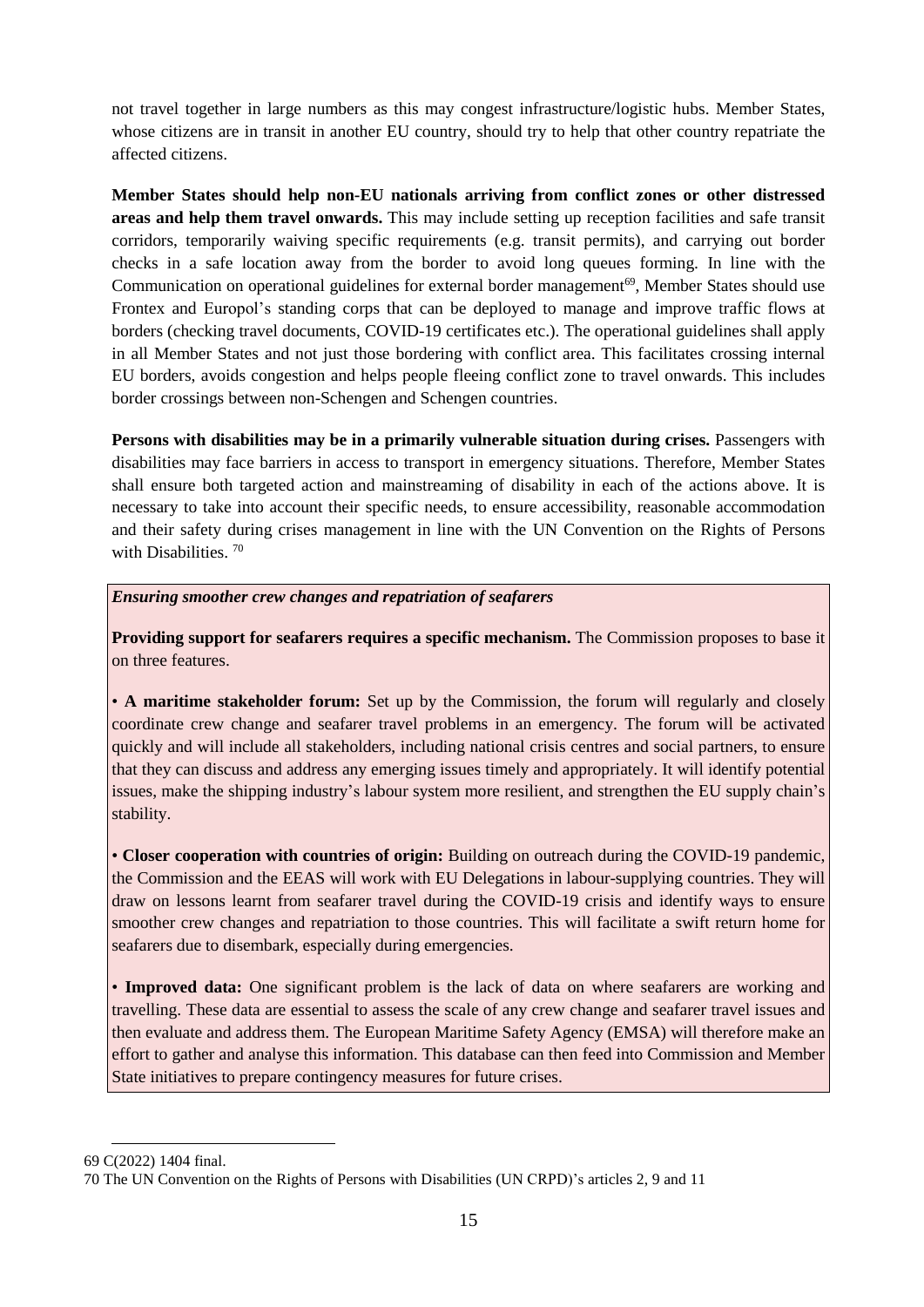# **5) Ensuring minimum transport connectivity and passenger protection**

**When transport services are under pressure, it is important to maintain adequate collective public transport in and between cities and regions.** This might be particularly challenging for border areas, where providing essential services may depend on cross-border workers. Member States should therefore consider urgent awards of public service contracts for collective transport services or amending existing contracts for the public's travel needs. The EU public transport rules for rail, road and maritime transport already provide for an urgent procedure under certain conditions. As part of the revision of the Air Services Regulation, the Commission will consider options to facilitate the urgent award by Member States of public service contracts to ensure basic connectivity in a crisis.

**The Commission also calls upon regional and local authorities to step up their preparedness.**  Following the guidance on planning for more resilient and robust urban mobility<sup>71</sup>, the Commission pointed to the need to prepare for any contingency and the importance of urban mobility in the overall resilience of urban areas. This would be reflected in follow-up action, such as a Commission recommendation on sustainable urban mobility plans scheduled in 2022 and dedicated discussions with Member State and city experts on additional measures to make urban mobility more resilient.

**Another way of ensuring minimum connectivity in crises is by strengthening the resilience of transport infrastructure and operators to the shocks.** In the Commission's proposal for a new TEN-T regulation, Member States would have to improve the TEN-T network's security and resilience to climate change, environmental and human-made disasters, and other exceptional events affecting the EU's transport system.

**The Commission is exploring legislative initiatives to protect passengers against the risk of a liquidity crisis or the insolvency of transport carriers – a situation often linked to a crisis.** The Commission will also clarify and protect passengers' rights when a crisis puts them under pressure as well as clarify how to protect them from risks not covered by current EU passenger rights rules.

# **6) Sharing transport information**

**Information sharing among the main actors is key.** The Commission, Member States' authorities (including those at subnational level), EU agencies, other EU institutions (including Parliament and Council), transport companies, passengers, transport workers, businesses, and transport organisations and associations should share and have access to up-to-date information so that they can be partners in solving problems. Regular discussion and cooperation at international level (e.g. International Civil Aviation Organisation, International Maritime Organisation and World Health Organisation) is also important for an effective crisis response. To be ready for all possible crises (e.g. from internet blackouts to loss of satellite communication), protocols on the most suitable communication/dissemination channel and related issues will need to be established as part of the crisis scenario work. If key communication systems are attacked, alternative and backup systems with Member States' authorities should be set up to ensure efficient communication among stakeholders. Alternative ways to communicate and collect information will be considered to give access to real-time information if there is a breakdown in the usual channels.

*The Galileo Green Lanes app* 

<sup>71</sup> COM (2021) 811 final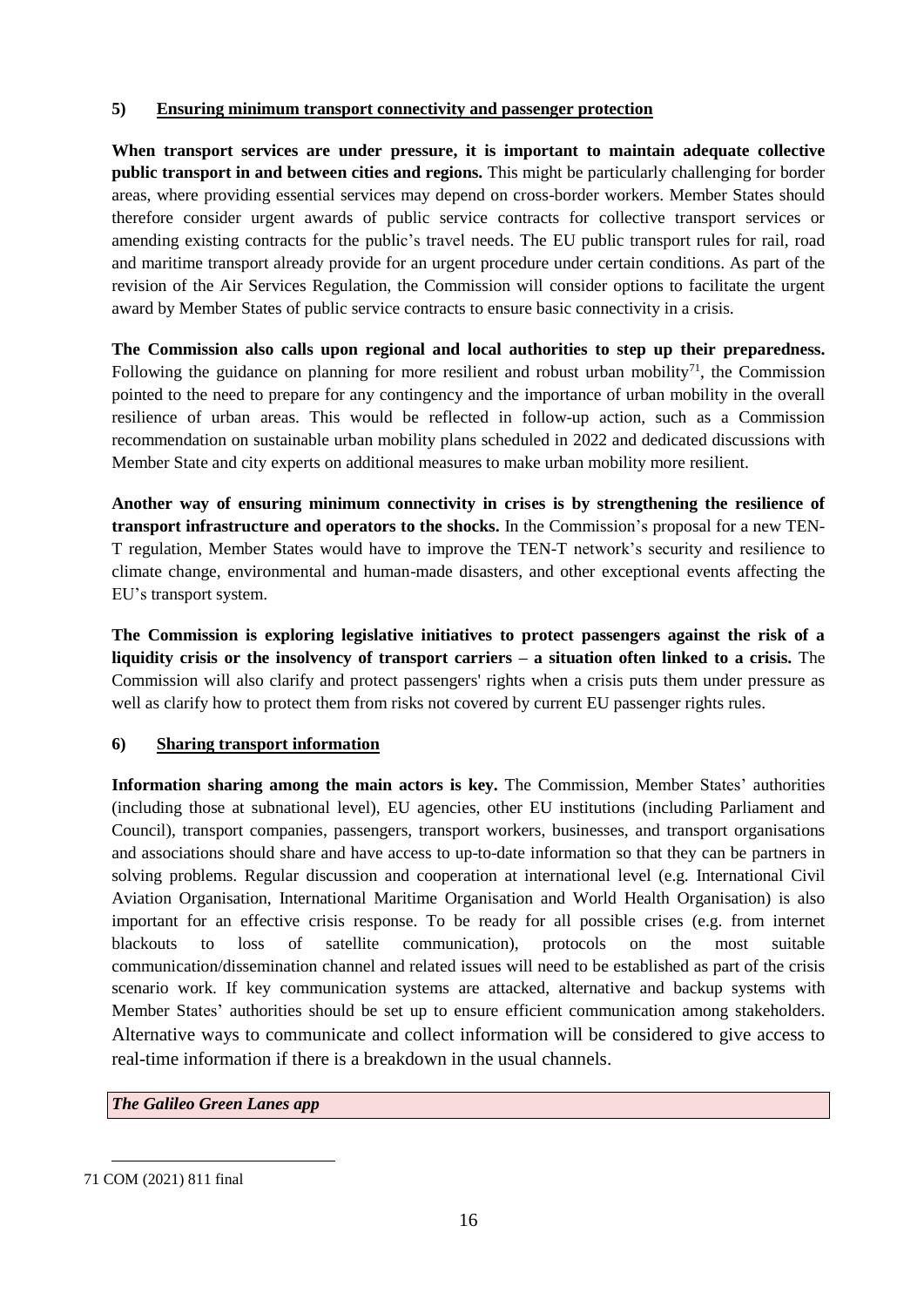The EU Agency for the Space Programme developed the Galileo Green Lane mobile app. It gives a real-time view of the EU borders and monitors them to provide waiting times. It has helped truck drivers and transport companies plan travel and address the difficulties caused by travel restrictions. It has also helped national authorities manage more efficiently the transit of goods. The Commission and the EU Agency for the Space Programme have secured resources to improve the Galileo Green Lanes app. The development of this improved app is underway, and it should include features and geographical coverage identified in the updated Green Lanes Communication.

# **7) Strengthening transport policy coordination**

**The Network of National Transport Contact Points** will continue to be the centre point for transport crisis discussions. This will avoid parallel decision-making, and allow to react quickly, and deal with specific features of transport in a forum with technical knowledge of the sector. Following the positive experience with the Network and in line with stakeholder views on the need to better coordinate national measures and reduce reaction time, the Commission proposes reinforcing its role by making it a more permanent network with a wider range of tasks, ready to react quickly at any moment. **The Network should continue to work flexibly and informally to respond quickly to a crisis that causes lasting and severe disruption to the EU transport system**. It should serve as a forum to discuss and implement contingency measures and their deactivation. The Commission will chair the Network, which will bring together representatives of Member States' transport ministries and agencies and EU transport agencies. Other parties, such as other EU agencies and bodies, representatives of other Member State ministries, and transport stakeholders, could be invited to participate in discussions on a case-by-case basis.

**The Commission will ensure information flow between the Network, IPCR, other Council groups and EU and international forums.** The Network will also report on the results of crisis preparedness tests organised by EU agencies and international partners. It may also propose and coordinate dedicated training to test protocols and improve crisis preparedness. The Network will participate in preparedness tests when appropriate. The Commission will also continue to regularly monitor waiting times at green lane border crossing points and report on them to the Network. This will make it possible to react promptly to any emerging issues.

# **8) Strengthening cybersecurity**

**The Commission will step up cybersecurity cooperation with the European Union Aviation Safety Agency (EASA), the European Maritime Safety Agency (EMSA), the EU Agency for Railways (ERA), the European Union Agency for the Operational Management of Large-Scale IT Systems in the Area of Freedom, Security and Justice and ENISA.** Current EU aviation and maritime legislation obliges authorities and stakeholders to perform risk assessments that identify critical data and systems and put in place suitable measures addressing any residual risks. These measures should be further developed to improve cyber awareness, cyber resilience, training and information sharing. In line with Action 3, future revisions of EU transport legislation should take cyberattack risks into account and address them where necessary.

**The Commission proposed a comprehensive legislative framework to protect the critical infrastructure, covering also the resilience of the transport sector**. The proposal for a revision of Directive on the resilience of critical entities<sup>72</sup> requires critical entities identified by Member States as

<sup>72</sup> COM(2020) 829 final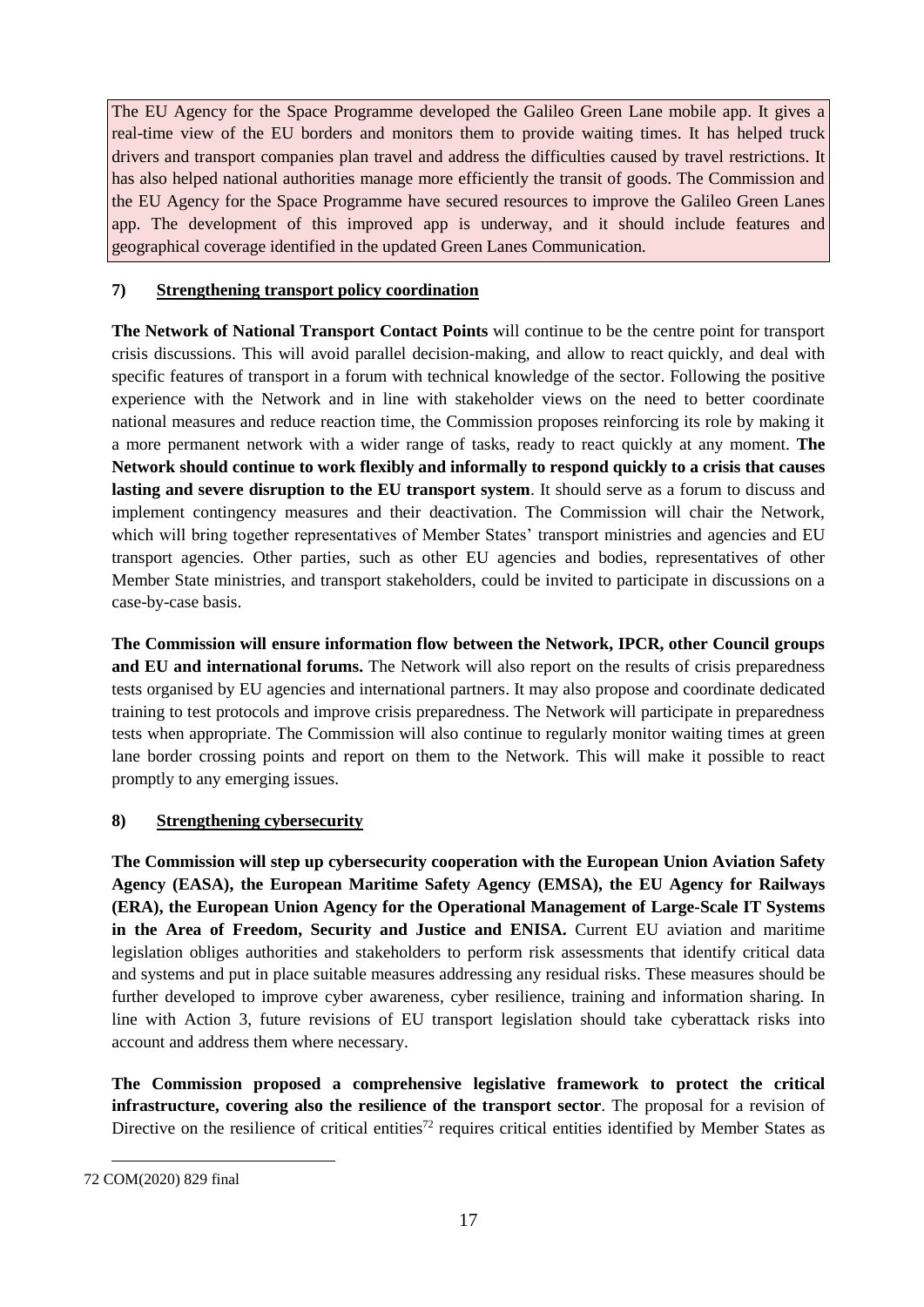providing essential services in the internal market do risk assessments and take resilience enhancing measures in order to become more resilient against all relevant man-made and natural non-cyber risks. Once the final text has been adopted, the Commission will work to ensure its timely implementation and provide support to Member States and critical entities, including a Union-level risk overview, sharing of best practices, tests, as well as facilitating cooperation with Member States. In its parallel proposal for the revision of the Network and Information Security Directive, the Commission<sup>73</sup> proposes to strengthen resilience and preparedness by requiring organisations, including those in the transport sector, to put in place business continuity and crisis management measures.

**The Commission and EU agencies will continue supporting the development of cybersecurity protocols to ensure business continuity in an incident.** ENISA issued guidance on managing cybersecurity risks in the rail sector<sup>74</sup> and in ports<sup>75</sup>. EASA is working on legislation to ensure safety in civil aviation. EMSA is working with Member States and the maritime industry to identify potential cybersecurity gaps and steps to address them. This work will serve as a basis for further work with the Commission, such as cybersecurity measures for ships.

**The Commission will also work with international partners.** OECD adopted a guidance in 2021 to facilitate international travel, inspired by the EU DCC and other EU guidance<sup>76</sup>. The International Civil Aviation Organization (ICAO) adopted standards on preventive cybersecurity measures, which were transposed into EU aviation security law in 2019<sup>77</sup>. In addition, the ICAO resolution A40-12/1, called on countries and industry, among others, to identify cybersecurity threats and risks on civil aviation operations and critical systems and their consequences. The Commission and Member States are also actively working in several ongoing ICAO cybersecurity activities, including implementing the ICAO cybersecurity action plan<sup>78</sup>. The Commission will continue to work closely with EUROCONTROL to promote a harmonised approach to cybersecurity and cyber resilience by raising awareness and working with the stakeholders to develop cyberthreat defences. Similarly, the Commission will continue supporting international maritime cybersecurity in the International Maritime Organization (IMO). In particular, the IMO recommends that shipping companies adequately address cyber risks in their safety management systems, and industry associations have drawn up guidelines building on this.

### **9) Testing transport contingency**

**The Commission, together with relevant agencies or other actors, and building on existing processes, proposes to carry out contingency tests to assess the crisis preparedness in accordance with this plan.**

**These tests should be integrated into the Commission's general crisis management system and as far as possible be part of existing EU exercises**, to maximise input and results. An example is the

<sup>73</sup> COM(2020) 823 final

<sup>74</sup> https://www.enisa.europa.eu/publications/railway-cybersecurity-good-practices-in-cyber-risk-management

<sup>75</sup> <https://www.enisa.europa.eu/publications/guidelines-cyber-risk-management-for-ports/>

<sup>76</sup> [https://www.oecd.org/coronavirus/policy-responses/oecd-initiative-for-safe-international-mobility-during-the](https://www.oecd.org/coronavirus/policy-responses/oecd-initiative-for-safe-international-mobility-during-the-covid-19-pandemic-including-blueprint-d0594162/)[covid-19-pandemic-including-blueprint-d0594162/](https://www.oecd.org/coronavirus/policy-responses/oecd-initiative-for-safe-international-mobility-during-the-covid-19-pandemic-including-blueprint-d0594162/)

<sup>77</sup> Commission Implementing Regulation (EU) 2019/1583 of 25 September 2019 amending Implementing Regulation (EU) 2015/1998 laying down detailed measures for the implementation of the common basic standards on aviation security, as regards cybersecurity measures, C/2019/6825, OJ L 246, 26.9.2019, p. 15–18

<sup>78</sup> https://www.icao.int/cybersecurity/Pages/Cybersecurity-Action-Plan.aspx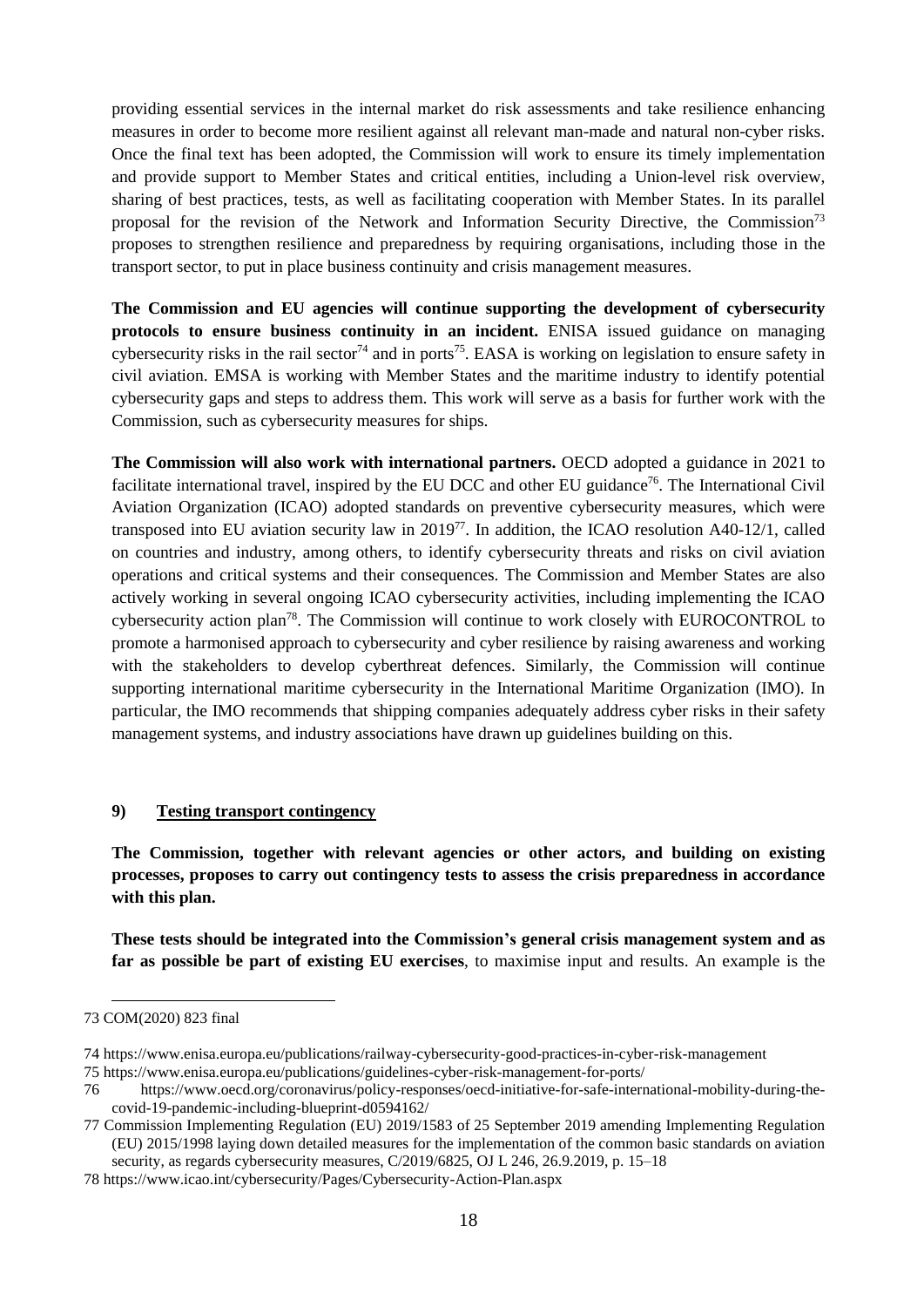Parallel and Coordinated Exercise 2022, which will include a transport component. Such tests could build on possible scenarios that would affect the EU transport system, such as a pandemic, a natural disaster, a terrorist attack, an energy shortage, a large-scale cyberattack (including ransomware) or a severe telecommunications outage.). Depending on the context, efforts should be made to involve relevant actors that can contribute significantly to the tests as much as possible, such as ENISA, EMSA, EASA, the EUROCONTROL Network Manager and ERA. The European Aviation Crisis Coordination Cell managed by the Network Manager of EUROCONTROL can be instrumental in addressing aviation sector challenges, such as health, border and travel restrictions.

**The lessons learned from these contingency tests should help the transport industry and authorities, as appropriate, when developing their own business continuity plans.** They should consider putting in place backup systems and redundant solutions (e.g. alternative routes, diversified supplies, alternative fuels, backup databases, uninterrupted connectivity, and other technological systems and infrastructures) to respond to different crises. Member States should also continue strengthening the resilience and availability of transport infrastructure in their territory (including ports and airports) and ensure the availability of ancillary services (such as access to refuelling stations, adequate level of sanitation, catering and accommodation services). The results of the contingency tests should also be used for training (in cooperation with transport stakeholders and Member States) and to raise awareness. The Network of National Transport Contact Points will discuss lessons learnt from such tests and propose dedicated preparedness training as appropriate.

# **10) Cooperation with international partners**

**Any crisis affecting the EU transport system could have a global dimension.** Feedback from a public consultation<sup>79</sup> shows the need to strengthen international coordination mechanisms because the COVID-19 pandemic revealed weaknesses in the ability to harmonise the global response. Therefore, stepping up preparedness for crises should be regularly discussed with the EU's main international partners, particularly those with closer connectivity ties and those with specific crisis experience, in line with the Global Gateway. The COVID-19 pandemic and Russia's invasion of Ukraine have highlighted the importance of cooperation with the Western Balkans – through the Transport Community – for the green lanes to work effectively beyond the EU, **as well as of extending the TEN-T network**. Similarly, the recent crises have also shown the importance of paying particular attention to Central Asia as well as the remote areas and overseas territories, given their specific transport needs. The Commission and the EEAS will continue to promote crisis preparedness in all relevant international forums and organisations, such as the ICAO and the IMO. Furthermore, the planned amendment to the Schengen Borders Code, to streamline the procedure for adopting non-essential travel restrictions, also highlights the need for good cooperation with non-EU countries. Hybrid threats are already the focus of EU and NATO cooperation, based on the Warsaw and Brussels Joint Declarations of 2016 and 2018<sup>80</sup>.

# **4 CONCLUSIONS**

1

**Russia's aggression against Ukraine is deeply affecting the EU transport system.** Rising oil and gas prices, broken supply chains, closure of skies and markets, and potential shortages of transport workers add to the existing challenges of the COVID-19 pandemic. However, the conflict shows that the EU has learnt a lot from the COVID-19 crisis by how quickly it has already responded to the war. The conflict has also highlighted the need to reduce EU's dependency on the imported fossil fuels.

<sup>79</sup> https://ec.europa.eu/info/law/better-regulation/have-your-say/initiatives/13056-Contingency-plan-for-transport\_en

<sup>80</sup> Sixth progress report on the implementation of the common set of proposals endorsed by EU and NATO Councils on 6 December 2016 and 5 December 2017, 3 June 2021